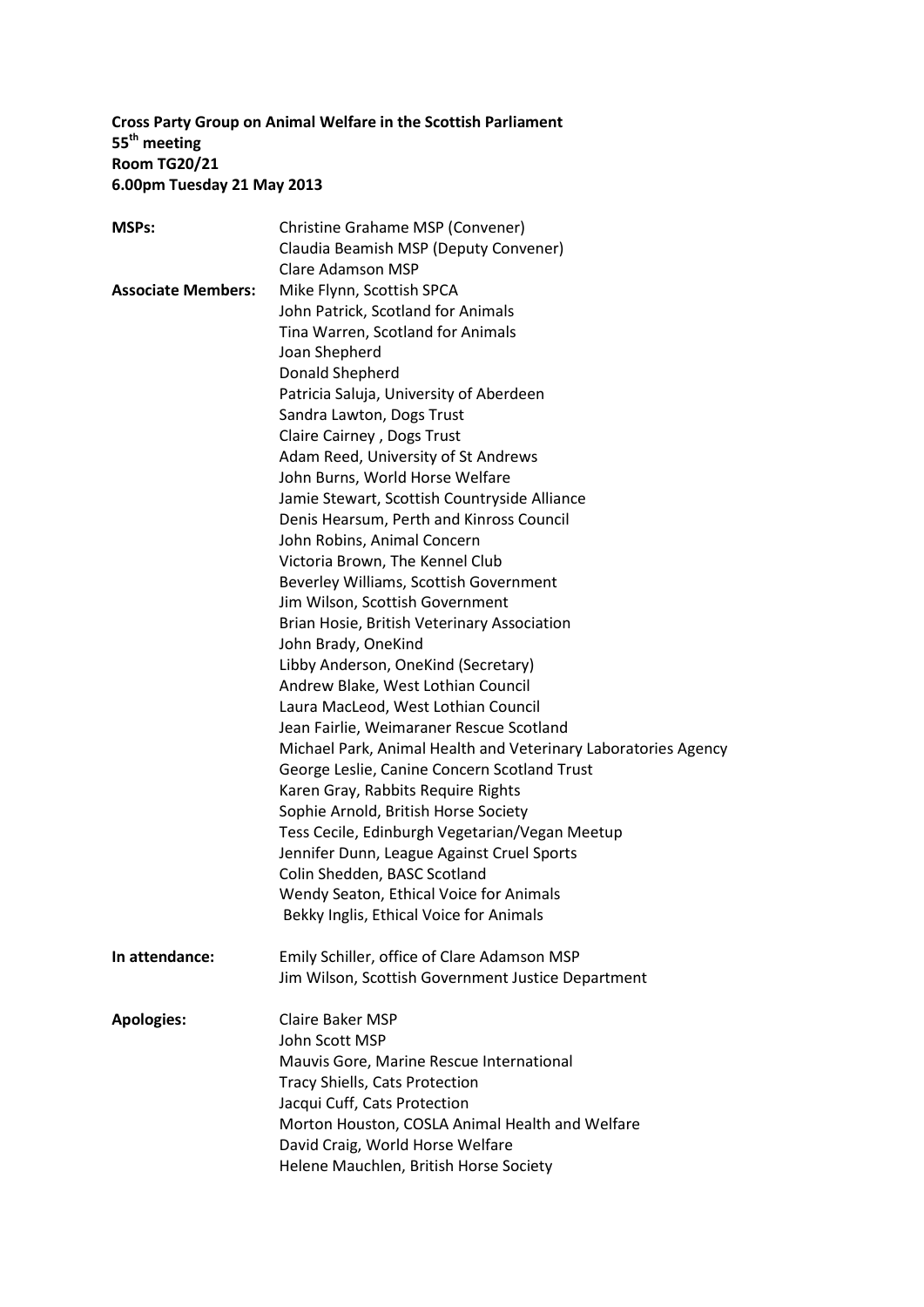Philip Martin, Scottish Kennel Club Ross Allan Brian Robinson, Association of British Riding Schools Chris Draper, Born Free Foundation John Bruce, British Deer Society Fraser Henderson, Glo-Wild Patricia Neeson Edna Elliot McColl Jack Johnstone, Dogs Trust Laura Vallance, Dogs Trust

## **1. Welcome and introductions**

The Convener (CG) welcomed all present and invited new attendees to introduce themselves.

## **2. Apologies**

As per the attendance list.

## **3. Minutes of previous meeting**

The minutes of the meeting on 5 February 2013 were not approved. Amendments requested by Scotland for Animals and Animal Concern had not been fully incorporated. John Patrick (JP) stated Scotland for Animals' objection to the fact that their request that an admission by Beverley Williams that official claims made by the Scottish Government that it was in possession of legal advice confirming that mandatory CCTV could not be implemented under EU1099/2009 slaughter regulations were in fact false and no legal advice existed be included in minutes of 5/2/13 meeting had not been carried out.

The Secretary would correspond with the parties concerned and provide a further draft for approval.

## **4. Control of Dogs (Scotland) Act 2010: Update on implementation and enforcement, and related issues**

A paper from Scottish local authorities highlighting challenges experience in enforcing the Act was circulated and spoken to by Laura MacLeod (LM). *See Annex 1 for full paper and Annex 2 for summary of local authority enforcement activity.*

Clare Adamson MSP (CA) reported her concern about the withdrawal of North Lanarkshire Council facilities from dog training classes. In response to this her office had compiled a detailed report into public training facilities across local authorities. *See Annex 3 for full report.*

Points raised in the discussion included: the variable standard of qualification required to open a dog training class; public funding or other sponsorship for dog training; the cost of responsible pet ownership including dog training; and BHS initiatives to address the problem of attacks on horses by dogs.

On the need to improve compliance with Dog Control Notices (DCNs), members mentioned: dogs on DCNs being turned away by training providers as untrainable; the possibility of attaching a voucher to a DCN to cover private training classes; making enforcement agencies aware of owners who were subject to DCNs; the capacity of some local authority authorised officers to deal with dogs; and whether some local authorities were fully complying with the requirement to have an authorised officer.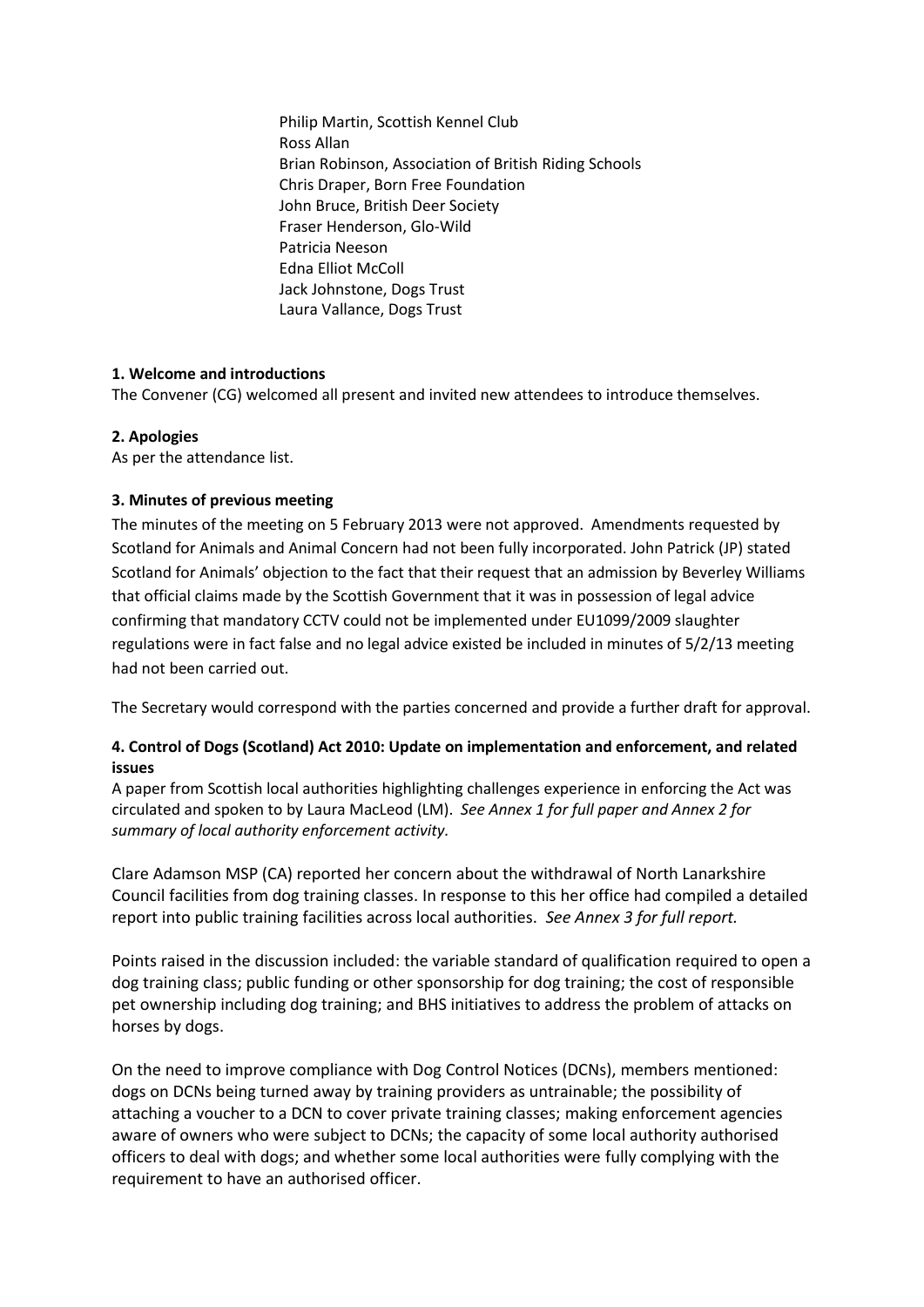On funding for implementation and enforcement, points included: funding for local authorities had not been provided for in the 2010 Act as it originated in a Member's Bill; additional burdens being placed on local authorities, with West Lothian stating that its budget had doubled and funds had to be moved to implement the legislation; the importance of local authorities providing dog training; and the need for training for authorised officers. Jim Wilson (JW) said that SG appreciated the difficulties regarding funding and if costs significantly increased there would need to be Concordat discussions.

It was noted that many authorised officers also performed other roles in councils although working with dogs was very specialised.

It was agreed that the legislation had been worthwhile with many people finding a resolution to problems with dogs, and that teething troubles were to be expected.

CA identified two tiers of problems with dogs. Some dogs needed high quality skilled training and socialising, and if local authorities were imposing this they should make facilities available. Others needed general social training, including responsible dog ownership. It was clarified that DCNs did not specify a level of training but could identify issues to be addressed, such as aggression.

It was agreed that there could be crossover between owners of out of control dogs and other problems in the community. Dogs Trust noted the increase in people buying dogs on a whim.

Discussions were being held by SG with local authorities and police. These might show an absolute need for further revised guidance but it was too early to conclude this was necessary.

**ACTION POINTS:** Convener/Secretary to: write to The Kennel Club, Scottish Kennel Club, local authorities and other associations for information about the availability of dog training and how clubs can be involved; correspond with LM and JW about issues raised in discussion including potential sponsorship for training, potential amendments to guidance, and authorised officer training; obtain list of training classes from Scottish Kennel Club.

## **5. Objection to Minutes**

JP stated that he was formally protesting the minutes of the previous meeting and had discovered a connection between SG and the Scottish Association of Meat Wholesalers.

## 5. **Cross Party Group exhibition/event**

Applications had been submitted for two exhibition locations in the Scottish Parliament and it as expected the Group would be allocated places in early 2014. The exhibition would publicise the CPGAW, engage with MSPs and emphasise positive interaction with animals. Members interested in attending the stands were requested to inform the Secretary.

## 6. **Any other business**

Suggestions for future discussion included: an update on the snaring provisions under s.13 of the Wildlife and Natural Environment (Scotland) Act 2011; input from Vets Now/university veterinary hospitals and others about out-of-hours veterinary provision; responsible pet vending. Pet vending was selected for the next meeting.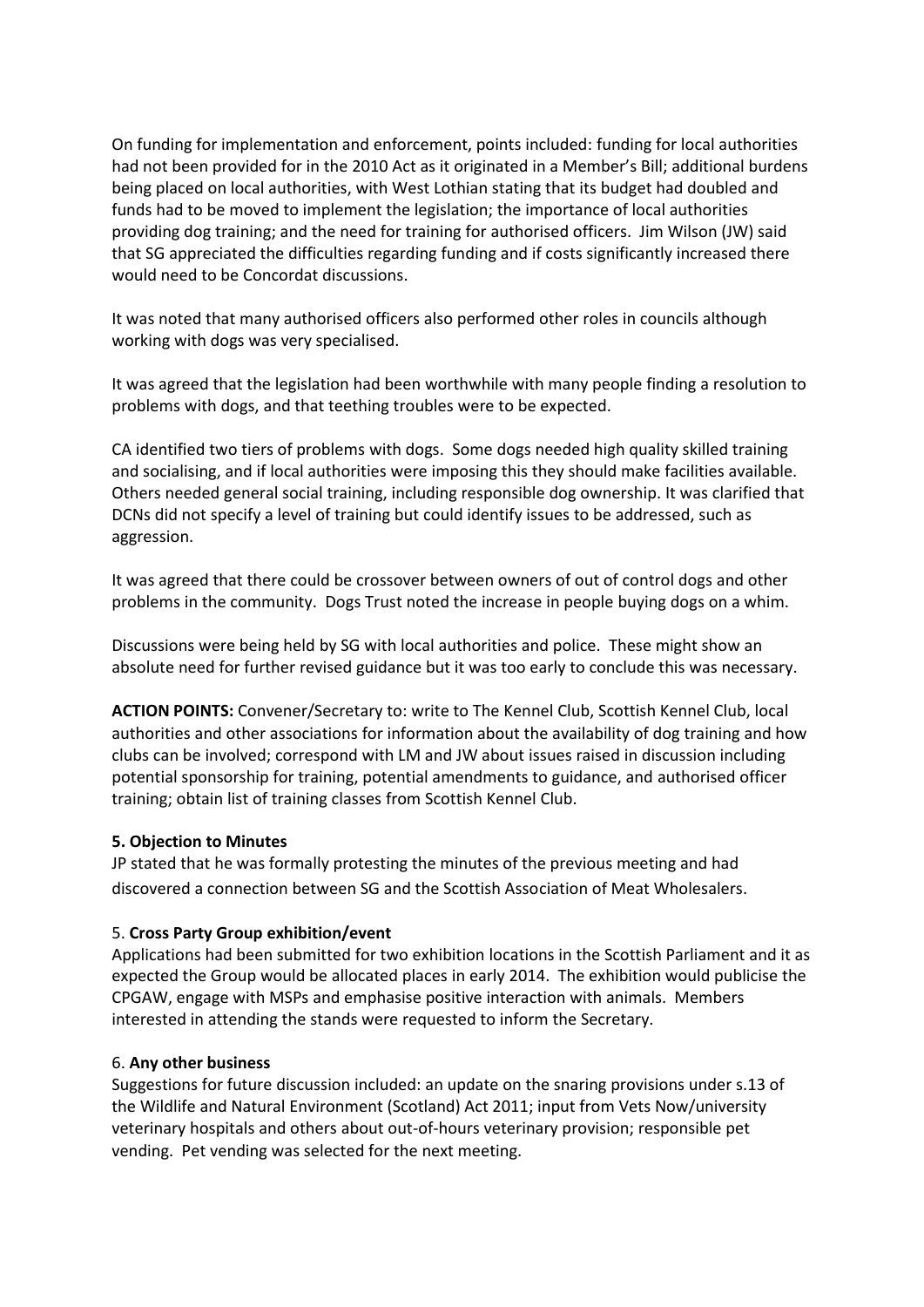## 7. **Date of next meeting**

24 September 2013 (to include AGM)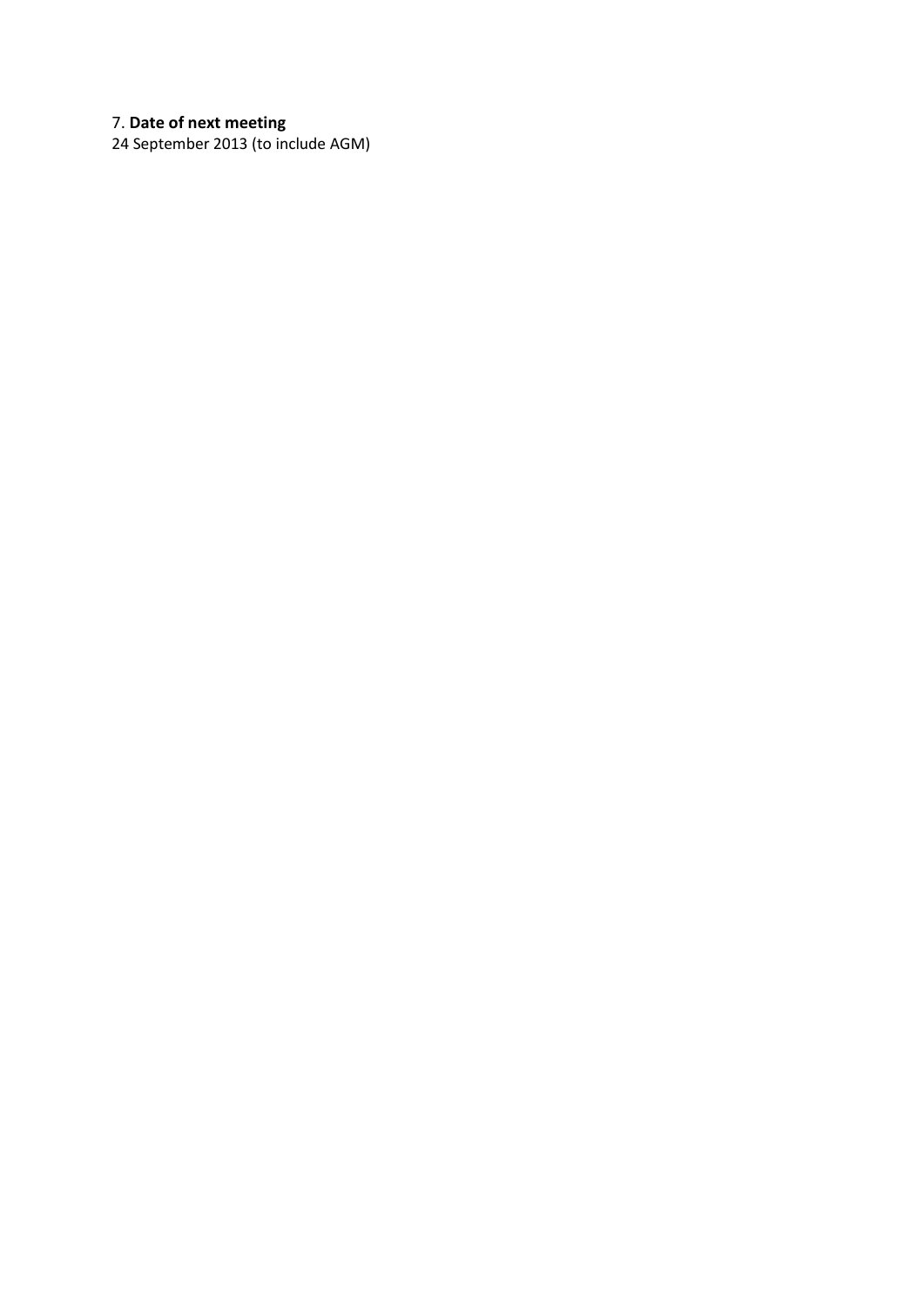## **Annex 1 Local authority issues**

## Cross Party Group on Animal Welfare Meeting 21 May 2013 CONTROL OF DOGS (SCOTLAND) ACT 2010

The following comments have been provided to the Cross Party Group by local authorities, with the aim of highlighting the ongoing problems encountered whilst enforcing the Control of Dogs (Scotland) Act 2010, and suggesting solutions to these problems.

| <b>ISSUE ENCOUNTERED</b>                                                                                                                                                                                                                                                                                                                                                                                                                     | <b>POSSIBLE SOLUTION</b>                                                                                                                            |  |  |
|----------------------------------------------------------------------------------------------------------------------------------------------------------------------------------------------------------------------------------------------------------------------------------------------------------------------------------------------------------------------------------------------------------------------------------------------|-----------------------------------------------------------------------------------------------------------------------------------------------------|--|--|
| <b>Resources</b>                                                                                                                                                                                                                                                                                                                                                                                                                             |                                                                                                                                                     |  |  |
| The Control of Dogs (Scotland) Act is a positive<br>step in the right direction. However the full<br>resource implications were not considered<br>when the Act was brought into force with<br>regards to officer time, initial training etc. This<br>has put a huge burden on the resources within<br>Local Authorities. Enforcing the Act is very time<br>consuming and cost intensive                                                      | Local Authorities need funding from the<br>Scottish Government so that sufficient<br>resources are available to put the legislation to<br>full use. |  |  |
| Each Dog Control Notice (DCN) requires<br>ongoing statutory monitoring. The more DCNs<br>that are served, the greater the resource<br>implications in terms of officers' time.                                                                                                                                                                                                                                                               | Local Authorities need funding from the<br>Scottish Government so that sufficient<br>resources are available to put the legislation to<br>full use. |  |  |
| Monitoring of DCNs requires two officers as the<br>breach of a notice is a criminal offence.<br>Provision of two witnesses is problematic in<br>councils where there is only one authorised<br>officer.                                                                                                                                                                                                                                      | Local Authorities need funding from the<br>Scottish Government so that sufficient<br>resources are available to put the legislation to<br>full use. |  |  |
| <b>Consistency of Delivery</b>                                                                                                                                                                                                                                                                                                                                                                                                               |                                                                                                                                                     |  |  |
| There is still a lack of consistency with the way<br>the Act is being enforced. Some councils are<br>still not enforcing the Act and others are<br>dealing with hundreds of complaints per<br>annum. For example, if a member of the<br>public's dog is attacked by another dog, if you<br>live in an area where the Local Authority is<br>choosing not to use/enforce the legislation, the<br>dog behaviour problem will not be dealt with. | Updating of the existing guidance is needed.<br>This should make explicit to Local Authorities<br>their responsibilities under the Act.             |  |  |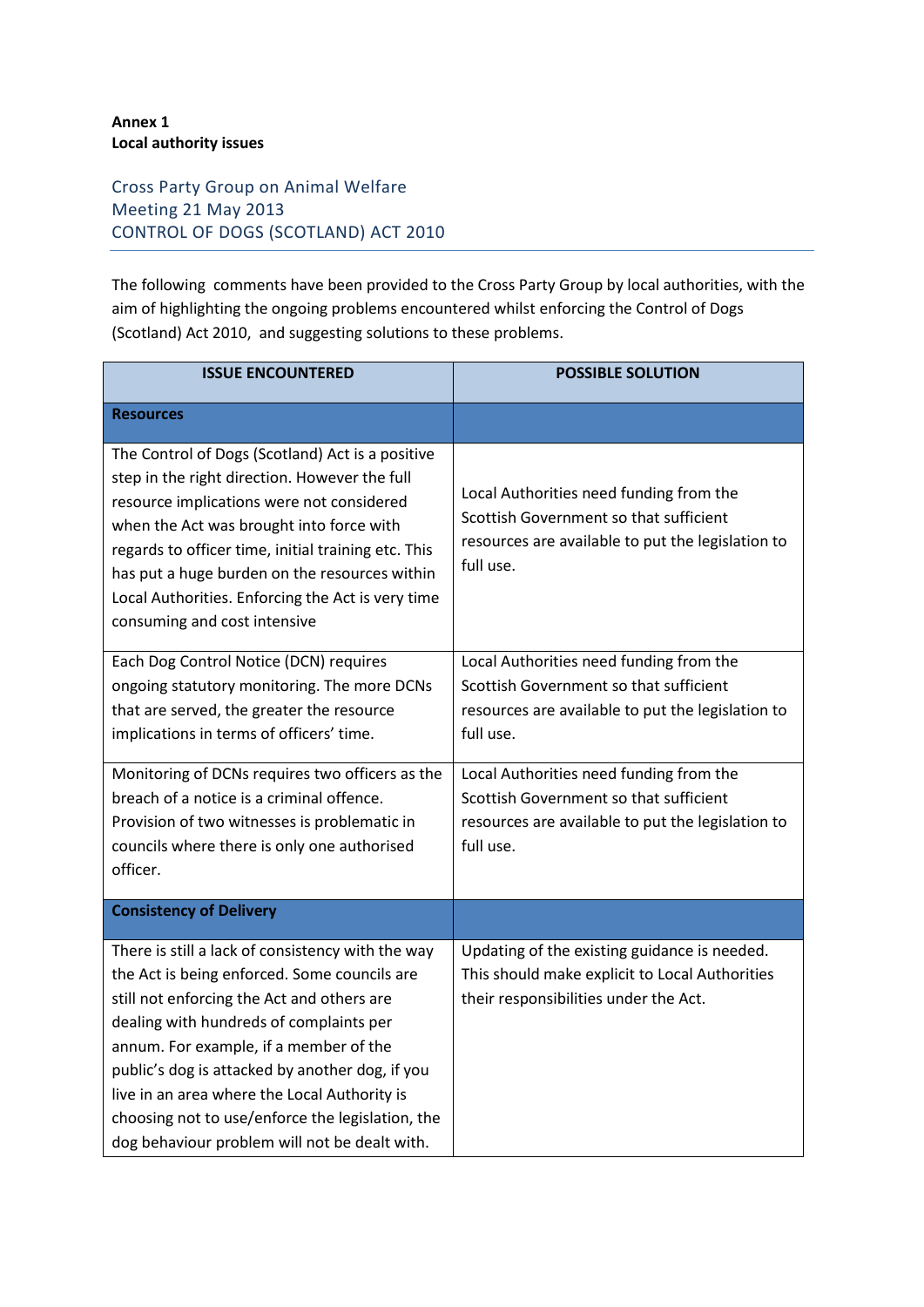| A postcode lottery therefore exists.                                                            |                                                 |
|-------------------------------------------------------------------------------------------------|-------------------------------------------------|
|                                                                                                 |                                                 |
|                                                                                                 |                                                 |
| Many Local Authorities are becoming confused                                                    |                                                 |
| by the terms "out of control" & "dangerously                                                    |                                                 |
| out of control" with regards to who should deal                                                 |                                                 |
| with what.                                                                                      |                                                 |
|                                                                                                 |                                                 |
|                                                                                                 |                                                 |
| Some Local Authorities are choosing not to act<br>if the dog has already acted "out of control" |                                                 |
| viewing this as a matter for the Police under                                                   |                                                 |
| the Dangerous Dogs Act. However this is not                                                     |                                                 |
| how the legislation was written and intended to                                                 |                                                 |
| be used.                                                                                        |                                                 |
|                                                                                                 |                                                 |
|                                                                                                 |                                                 |
| There is a lack of consistency in the way Local                                                 | National Dog Warden Association Scotland and    |
| Authorities and the police are working together                                                 | Scottish Government are endeavouring to         |
| to enforce aggressive dog legislation. This                                                     | agree with the police a common Scottish         |
| results in a perceived 'postcode lottery'                                                       | position.                                       |
|                                                                                                 |                                                 |
|                                                                                                 | (Local agreements were in place in some areas   |
|                                                                                                 | before the recent change to Police Scotland. A  |
|                                                                                                 | national document is now required)              |
|                                                                                                 |                                                 |
| <b>Training and Qualifications</b>                                                              |                                                 |
| Concern exists regarding the qualifications /                                                   | Clearer guidelines are needed from the Scottish |
| experience of the Authorised Officers enforcing                                                 | Government stating what knowledge /             |
| the legislation within some authorities. In                                                     | qualifications / experience the authorised      |
| particular:                                                                                     | officer should have.                            |
| Officers who have no knowledge or                                                               |                                                 |
| experience of dog behaviour are                                                                 |                                                 |
| enforcing the legislation; and                                                                  |                                                 |
| Within some authorities people who                                                              |                                                 |
| are scared of dogs are enforcing the                                                            |                                                 |
| Act.                                                                                            |                                                 |
| Neither situation is appropriate.                                                               |                                                 |
|                                                                                                 |                                                 |
|                                                                                                 |                                                 |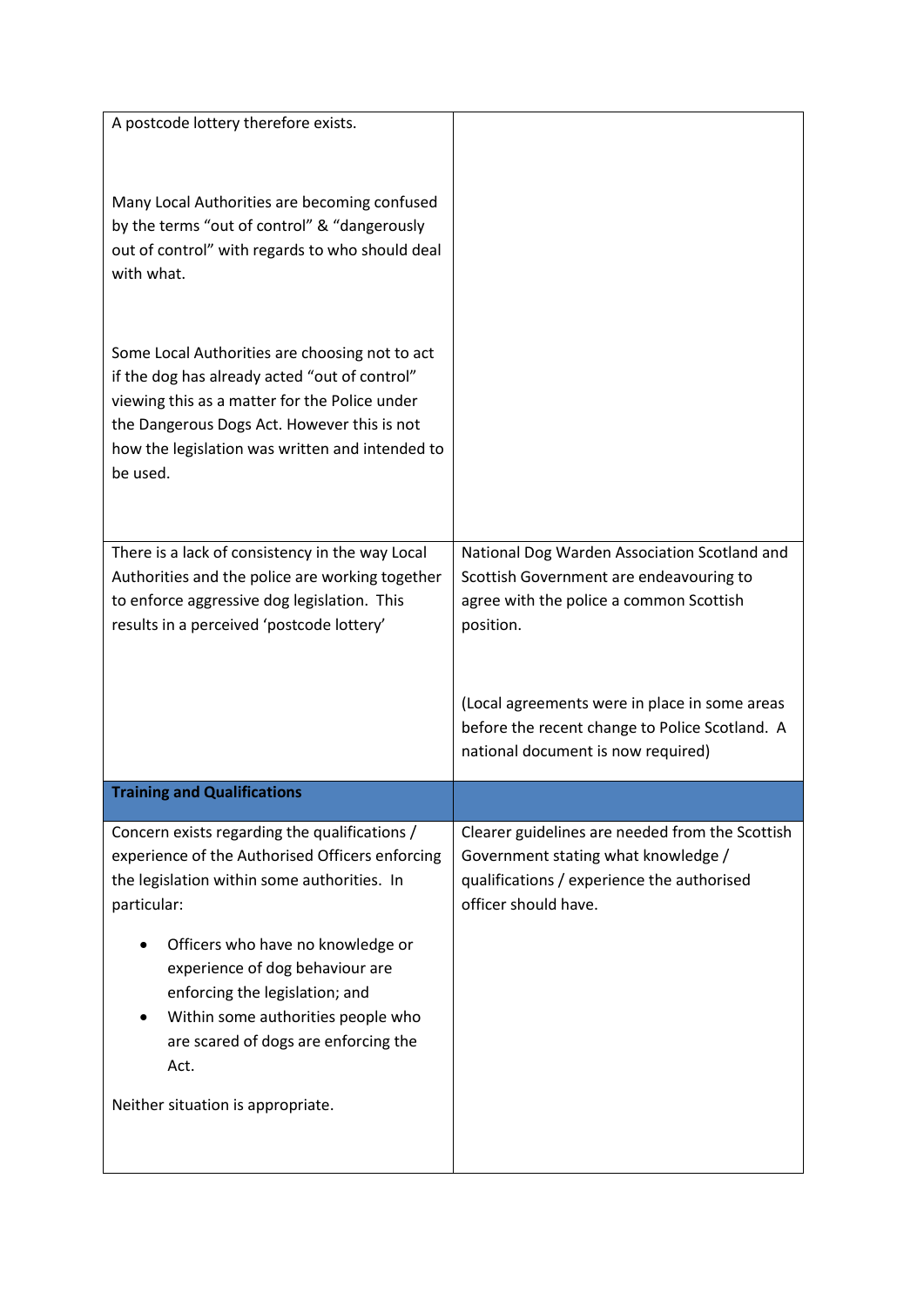| Many staff have no formal enforcement                                                                                                                                                                                                                                                                                                                                                                   |                                                                                                                                                                                                                                                                      |
|---------------------------------------------------------------------------------------------------------------------------------------------------------------------------------------------------------------------------------------------------------------------------------------------------------------------------------------------------------------------------------------------------------|----------------------------------------------------------------------------------------------------------------------------------------------------------------------------------------------------------------------------------------------------------------------|
| experience.                                                                                                                                                                                                                                                                                                                                                                                             |                                                                                                                                                                                                                                                                      |
| Lack of suitable training courses for Authorised<br><b>Officers</b>                                                                                                                                                                                                                                                                                                                                     | National Dog Warden Association has run two<br>training courses for authorised officers. There<br>is a limit on the available time to run more of<br>these workshops as the officers involved in<br>running the events are all employed within<br>Local Authorities. |
| <b>Legislative Issues</b>                                                                                                                                                                                                                                                                                                                                                                               |                                                                                                                                                                                                                                                                      |
| If the offending dog owner co-operates with<br>the Local Authority the Act is relative<br>straightforward to enforce. However if the<br>offender chooses not to co-operate the Act<br>gives Authorised officers very limited powers.                                                                                                                                                                    | Amend the legislation to make it similar to The<br>Dog Fouling Scotland Act 2003 whereby it is an<br>offence not to provide personal details to<br>authorised officers when requested.<br>Also allow authorised officers access to the                               |
|                                                                                                                                                                                                                                                                                                                                                                                                         | DVLA database so that names and addresses of<br>offenders using vehicles can be obtained.                                                                                                                                                                            |
| Under the Act owners need to microchip their                                                                                                                                                                                                                                                                                                                                                            | The Act needs to be amended to ensure                                                                                                                                                                                                                                |
| dogs within 14 days however the owner has 21<br>days to appeal the notice.                                                                                                                                                                                                                                                                                                                              | consistency with the appeal timescale.                                                                                                                                                                                                                               |
| If a dog is currently chipped, but the details                                                                                                                                                                                                                                                                                                                                                          | The Act needs to be amended to take into                                                                                                                                                                                                                             |
| need to be updated, the microchip companies<br>make the new owner wait for 28 days before<br>this change can take place. This is because they<br>will write to the old owner and give them the<br>opportunity to contest the change in details.<br>The 28 days does not tie in with the legislation<br>as the legislation requires the dog to be<br>chipped and the details up to date with 14<br>days. | consideration these timescales.                                                                                                                                                                                                                                      |
| There is a requirement on the 'proper person'                                                                                                                                                                                                                                                                                                                                                           | The legislation needs to be amended to:                                                                                                                                                                                                                              |
| to advise the Local Authority if they change<br>their name or address. However, there is no<br>requirement for the 'proper person' to advise<br>the Local Authority if they have re-homed the<br>dog to another owner and the new address of<br>that owner. Therefore, a potentially                                                                                                                    | require the 'proper person' to notify<br>the local authority of any re-homing of<br>dogs subject to a DCN; and<br>make it an offence to fail to do so                                                                                                                |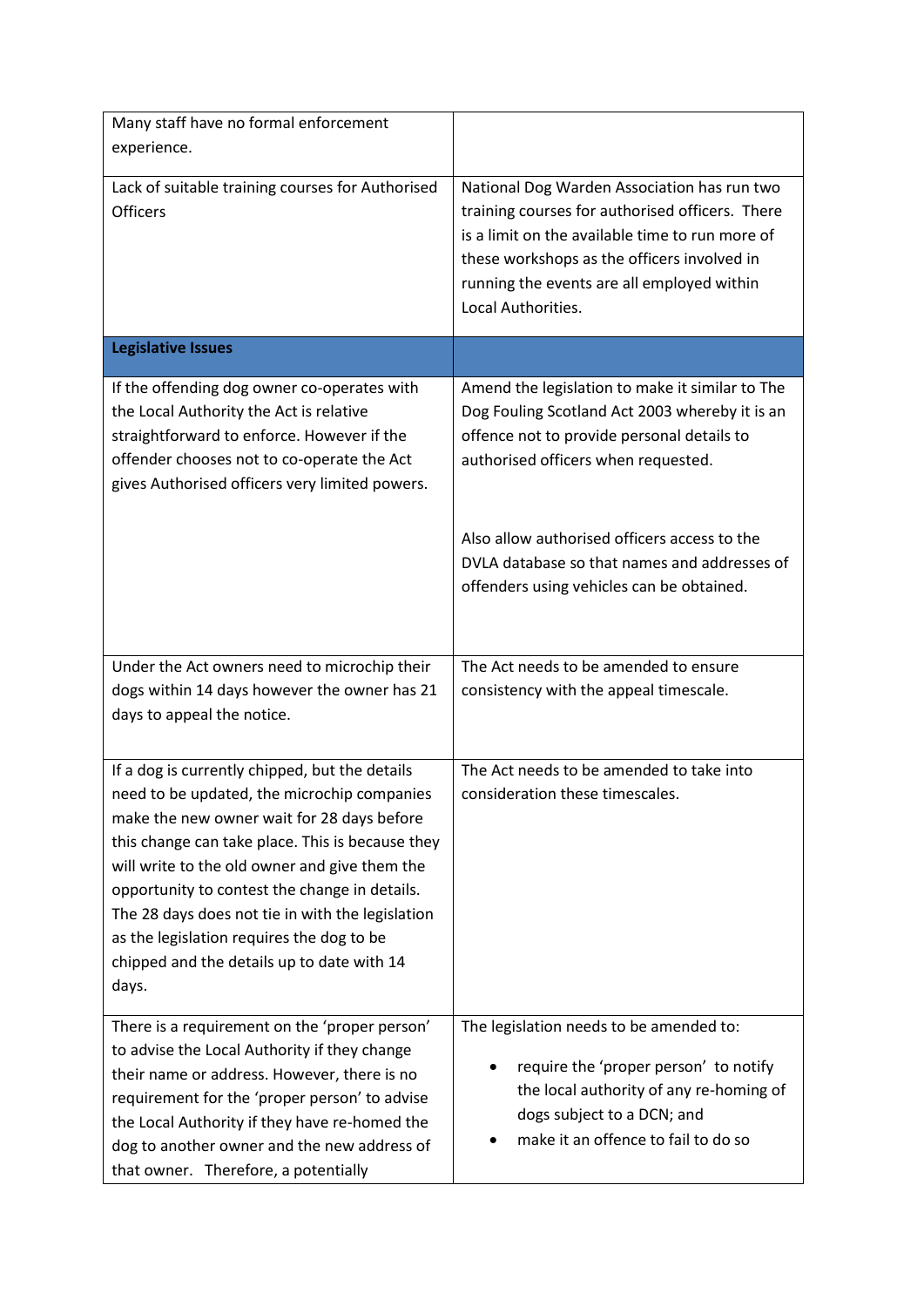| dangerous dog can easily appear in a different                                                                                                                                                                                                                                                                                                                                                                                                                                                                                                                                  |                                                                                                                                                                                                                                                                         |
|---------------------------------------------------------------------------------------------------------------------------------------------------------------------------------------------------------------------------------------------------------------------------------------------------------------------------------------------------------------------------------------------------------------------------------------------------------------------------------------------------------------------------------------------------------------------------------|-------------------------------------------------------------------------------------------------------------------------------------------------------------------------------------------------------------------------------------------------------------------------|
| local authority area.                                                                                                                                                                                                                                                                                                                                                                                                                                                                                                                                                           |                                                                                                                                                                                                                                                                         |
| Most problems arise from poor owners rather<br>than inherently problematic dogs. The act fails<br>to tackle repeat problem owners. It has been<br>found that one 'responsible persons' solution<br>to the problem when served with a DCN is just<br>to get rid of the dog. The owner then gets<br>another dog. Where the owner has caused the<br>problem in the first place with lack of training<br>or poor husbandry, there is then the potential<br>that they will re-create the problem with the<br>new dog and the problem with the old dog has<br>still not being solved. |                                                                                                                                                                                                                                                                         |
| <b>Formal Enforcement: General</b>                                                                                                                                                                                                                                                                                                                                                                                                                                                                                                                                              |                                                                                                                                                                                                                                                                         |
| Compliance with DCNs is generally poor. The<br>majority of people on whom a DCN is served do<br>not have the money to undertake the<br>requirements of a DCN. This is particularly<br>where there are failures to get the dog chipped<br>or attend effective training.<br>However, the Procurator Fiscal is unlikely to<br>view prosecution in such cases as being in the<br>public interest.                                                                                                                                                                                   |                                                                                                                                                                                                                                                                         |
| The Crown Office Procurator Fiscal Service<br>(COPFS) has made many recommendations for<br>DCNs to be served. However when these<br>notices are breached, the COPFS does not see<br>the matter as important to progress.                                                                                                                                                                                                                                                                                                                                                        | Scottish Government should discuss with<br>COPFS why these cases are not being taken.<br>If it is due to the quality of the reports<br>submitted, further training in this field should<br>be available. In many cases, staff have no<br>formal enforcement experience. |
| A DCN recipient can avoid prosecution simply<br>by moving home. If someone moves and<br>doesn't let you know this is a breach of the<br>notice. However if they cannot be traced, the<br>case cannot be reported to the COPFS as the<br>current address is needed in order to report<br>case.                                                                                                                                                                                                                                                                                   |                                                                                                                                                                                                                                                                         |
| <b>Formal Enforcement: Gaps</b>                                                                                                                                                                                                                                                                                                                                                                                                                                                                                                                                                 |                                                                                                                                                                                                                                                                         |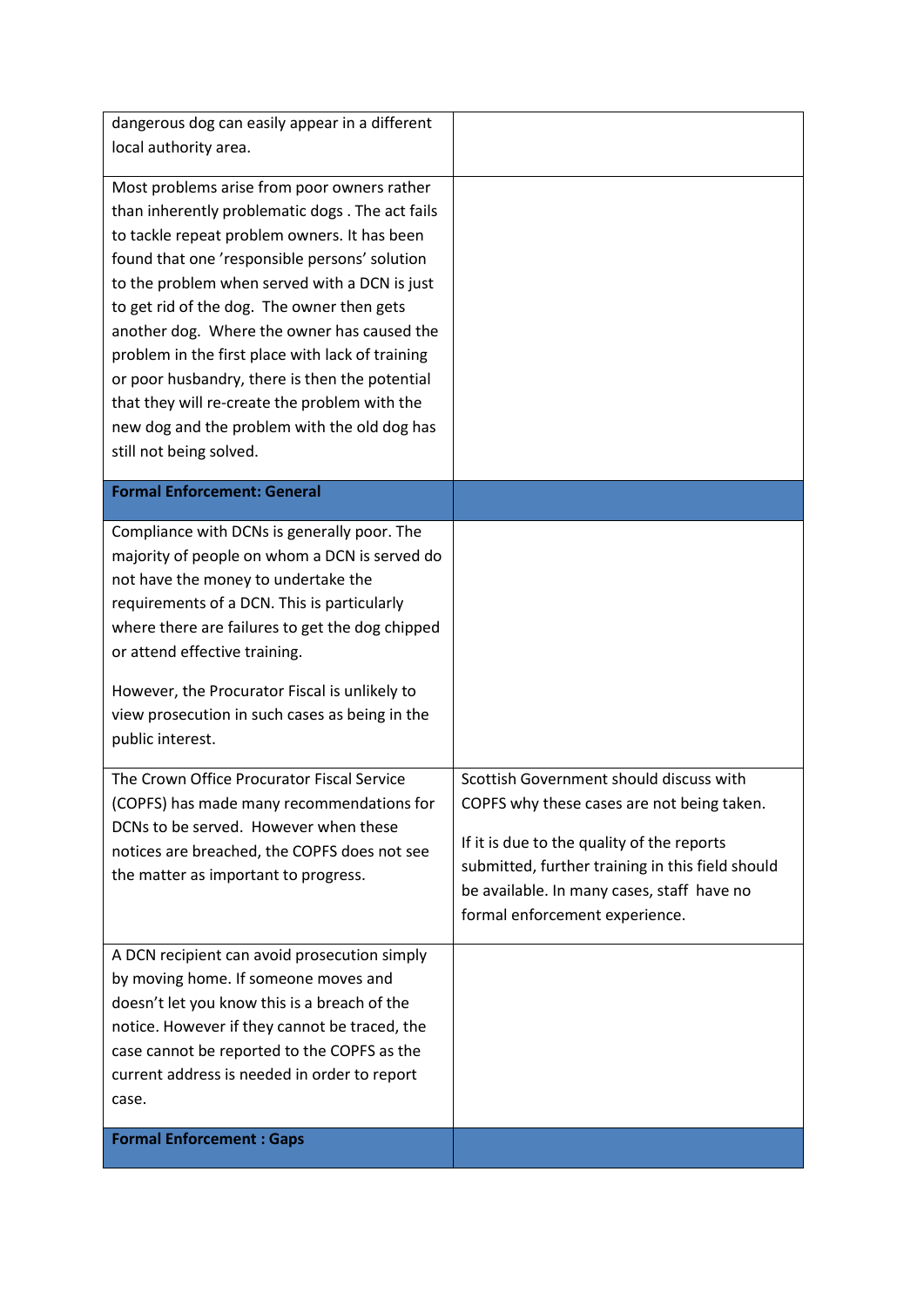| If the police are investigating a complaint under<br>Dangerous Dogs Act but have insufficient<br>evidence to report the case to COPFS this<br>means no punishment has been given out for<br>the behaviour of the dog and no restrictions are<br>in place.                                                                                                                                                                  | Either:<br>the case should be passed to the Local<br>Authority for consideration if a DCN is<br>required, o<br>the DDA or Control of Dogs Scotland<br>Act should be amended to allow police<br>officers to put a DCN on the owner to<br>help prevent future attacks.<br>Information sharing between LA and police<br>would need to improve to ensure duplication<br>does not exist.  |
|----------------------------------------------------------------------------------------------------------------------------------------------------------------------------------------------------------------------------------------------------------------------------------------------------------------------------------------------------------------------------------------------------------------------------|--------------------------------------------------------------------------------------------------------------------------------------------------------------------------------------------------------------------------------------------------------------------------------------------------------------------------------------------------------------------------------------|
| If the police are investigating case under DDA<br>but choose not to seize dog (this is becoming<br>more frequent due to resource implications of<br>seizing the dog) the owner /dog are free to do<br>what they want until the case is heard in court.                                                                                                                                                                     | Either:<br>the case should be passed to the Local<br>Authority for consideration if a DCN is<br>required, or<br>the DDA or Control of Dogs Scotland<br>Act should be amended to allow police<br>officers to put a DCN on the owner to<br>help prevent future attacks.<br>Information sharing between LA and police<br>would need to improve to ensure duplication<br>does not exist. |
| <b>Guidance</b>                                                                                                                                                                                                                                                                                                                                                                                                            |                                                                                                                                                                                                                                                                                                                                                                                      |
| The Act advises that the notices need to be<br>monitored by the authorised officers but<br>provides no guidelines as to what is<br>appropriate. ie some councils may choose to<br>monitor once a week others once a year!                                                                                                                                                                                                  | Clearer guidance needs to be provided for<br>consistency.                                                                                                                                                                                                                                                                                                                            |
| <b>Information Sharing</b>                                                                                                                                                                                                                                                                                                                                                                                                 |                                                                                                                                                                                                                                                                                                                                                                                      |
| Information sharing between Local Authorities<br>and the police is a problem. Local Authorities<br>are required to share information with the<br>police under the legislation but there is no<br>requirement for the police to share<br>information. Members of the public are<br>therefore having to provide two statements,<br>which is time consuming for them and the<br>authorities. Local interpretation of the data | There legislation should be changed to permit<br>information sharing should by the Police.                                                                                                                                                                                                                                                                                           |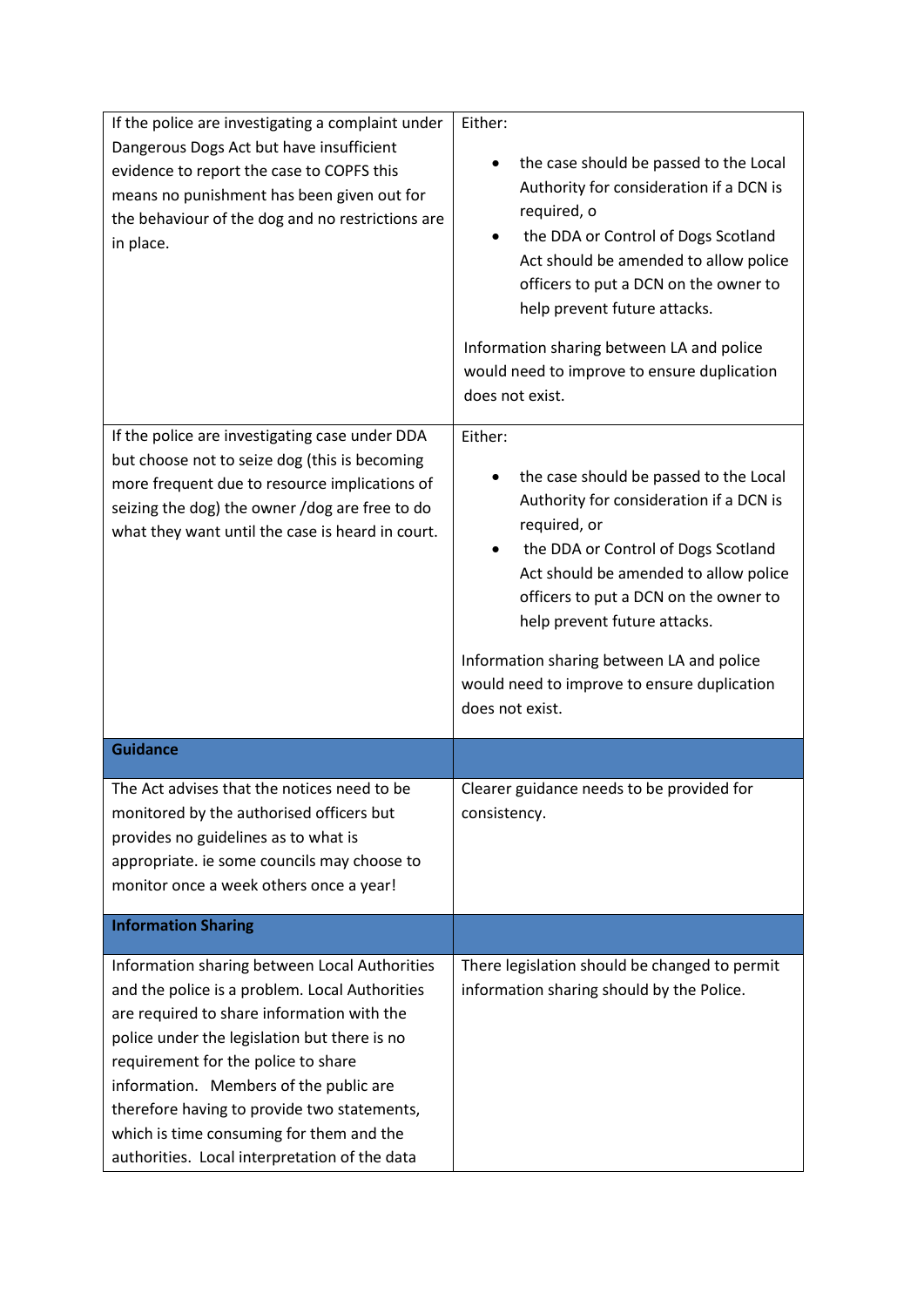| protection Act influences whether the Police |  |
|----------------------------------------------|--|
| are happy to share statements.               |  |
|                                              |  |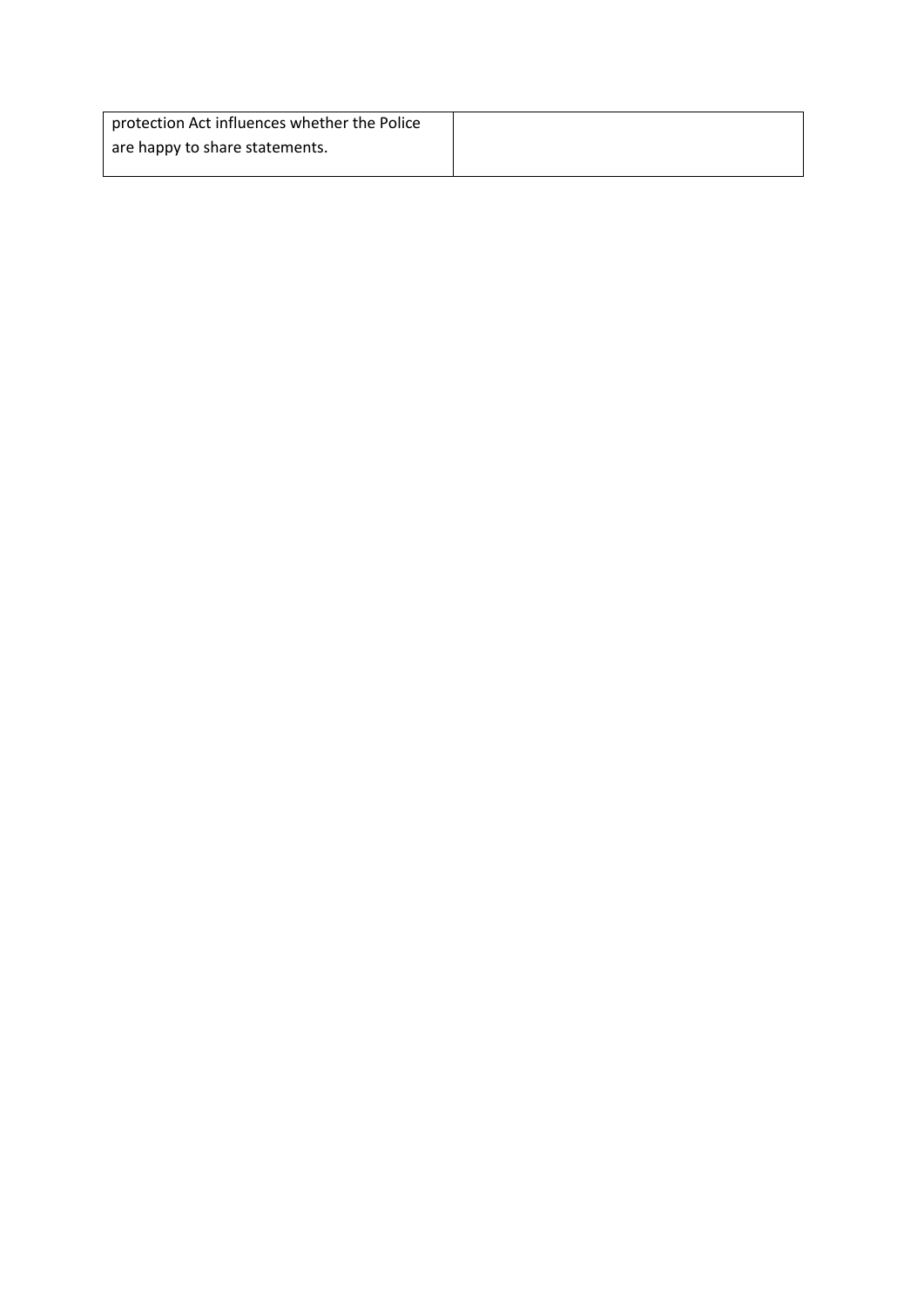## **Annex 2 Implementation data**

| <b>Local Authority</b>                  | <b>Number</b><br>of Dog<br><b>Control</b><br><b>Notices</b><br><b>Served</b><br>between<br>27/2/2011<br>to<br>26/2/2012 | <b>Number</b><br>of Dog<br><b>Control</b><br><b>Notices</b><br><b>Served</b><br>between<br>27/2/2012<br>to<br>26/2/2013 | <b>Number</b><br>of<br>Investiga<br>tions<br>conducte<br>d during<br>period<br>27/2/11<br>and<br>26/2/12 | <b>Number of</b><br>Investigati<br>ons<br>conducted<br>during<br>period<br>27/2/12<br>and<br>26/2/13 | <b>Number</b><br>of DCN<br>breache<br>d under<br><b>Section</b><br>5 of the<br>2010<br><b>Act</b><br>during<br>period<br>27/2/11<br>and<br>26/2/12 | Number of<br><b>DCN</b><br>breached<br>under<br><b>Section 5 of</b><br>the 2010 Act<br>during<br>period<br>27/2/12 and<br>26/2/13 | <b>Number of</b><br>appointed<br><b>Authorise</b><br>d Officers |
|-----------------------------------------|-------------------------------------------------------------------------------------------------------------------------|-------------------------------------------------------------------------------------------------------------------------|----------------------------------------------------------------------------------------------------------|------------------------------------------------------------------------------------------------------|----------------------------------------------------------------------------------------------------------------------------------------------------|-----------------------------------------------------------------------------------------------------------------------------------|-----------------------------------------------------------------|
| Aberdeen City Council                   | $\overline{\mathbf{4}}$                                                                                                 | 4                                                                                                                       | 207                                                                                                      | 317                                                                                                  | 0                                                                                                                                                  | 1                                                                                                                                 | $\overline{2}$                                                  |
| Aberdeenshire Council                   | $\overline{3}$                                                                                                          | $\overline{14}$                                                                                                         | 142                                                                                                      | 198                                                                                                  | $\mathbf{1}$                                                                                                                                       | $\overline{2}$                                                                                                                    | $\overline{3}$                                                  |
| Angus Council                           |                                                                                                                         |                                                                                                                         |                                                                                                          |                                                                                                      |                                                                                                                                                    |                                                                                                                                   |                                                                 |
| Argyll and Bute Council                 | $\overline{7}$                                                                                                          | 5                                                                                                                       | 28                                                                                                       | 43                                                                                                   | $\pmb{0}$                                                                                                                                          | $\pmb{0}$                                                                                                                         | $9\,$                                                           |
| Clackmannanshire                        | $\overline{0}$                                                                                                          | $\overline{0}$                                                                                                          | $\overline{27}$                                                                                          | 51                                                                                                   | $\mathbf 0$                                                                                                                                        | $\overline{0}$                                                                                                                    | $\mathbf{1}$                                                    |
| Council                                 |                                                                                                                         |                                                                                                                         |                                                                                                          |                                                                                                      |                                                                                                                                                    |                                                                                                                                   |                                                                 |
| <b>Dumfries and Galloway</b><br>Council | $\overline{2}$                                                                                                          | $\overline{4}$                                                                                                          | 23                                                                                                       | 17                                                                                                   | $\mathbf 0$                                                                                                                                        | $\mathbf 0$                                                                                                                       | 3                                                               |
| Dundee City Council                     | $\mathbf 0$                                                                                                             | $\mathbf 0$                                                                                                             | $\overline{97}$                                                                                          | 136                                                                                                  | $\pmb{0}$                                                                                                                                          | $\mathbf 0$                                                                                                                       | $\,6$                                                           |
| <b>East Ayrshire Council</b>            | $\overline{6}$                                                                                                          | $\overline{9}$                                                                                                          | $\overline{26}$                                                                                          | $\overline{17}$                                                                                      | $\overline{2}$                                                                                                                                     | $\pmb{0}$                                                                                                                         | $\overline{6}$                                                  |
| <b>East Dunbartonshire</b><br>Council   | $\overline{6}$                                                                                                          | $\overline{0}$                                                                                                          | $\overline{23}$                                                                                          | 20                                                                                                   | $\mathbf 0$                                                                                                                                        | $\mathbf{1}$                                                                                                                      | 15                                                              |
| East Lothian Council                    | $\overline{11}$                                                                                                         | $\overline{\mathbf{4}}$                                                                                                 | $\overline{12}$                                                                                          | $\overline{5}$                                                                                       | $\mathbf 0$                                                                                                                                        | $\pmb{0}$                                                                                                                         | $\mathbf{1}$                                                    |
| <b>East Renfrewshire</b>                | $\overline{0}$                                                                                                          | $\overline{0}$                                                                                                          | $\overline{2}$                                                                                           | 1                                                                                                    | $\mathbf 0$                                                                                                                                        | $\overline{0}$                                                                                                                    | $\overline{2}$                                                  |
| Council                                 |                                                                                                                         |                                                                                                                         |                                                                                                          |                                                                                                      |                                                                                                                                                    |                                                                                                                                   |                                                                 |
| <b>Edinburgh City Council</b>           | $\mathbf 0$                                                                                                             | $\overline{\mathbf{4}}$                                                                                                 | 29                                                                                                       | 164                                                                                                  | $\mathbf 0$                                                                                                                                        | $\mathbf 0$                                                                                                                       | 12                                                              |
| <b>Falkirk Council</b>                  | $\overline{2}$                                                                                                          | $\overline{\mathbf{4}}$                                                                                                 | $\overline{23}$                                                                                          | $\overline{82}$                                                                                      | $\mathbf 0$                                                                                                                                        | $\mathbf 0$                                                                                                                       | $\overline{2}$                                                  |
| <b>Fife Council</b>                     | $\overline{10}$                                                                                                         | $\overline{37}$                                                                                                         | $\overline{55}$                                                                                          | 159                                                                                                  | $\mathbf 0$                                                                                                                                        | 3                                                                                                                                 | $\overline{4}$                                                  |
| Glasgow City Council                    | 1                                                                                                                       | 1                                                                                                                       | $\overline{7}$                                                                                           | $\overline{5}$                                                                                       | 0                                                                                                                                                  | 0                                                                                                                                 | 40                                                              |
| <b>Highland Council</b>                 | $\overline{2}$                                                                                                          | 8                                                                                                                       | 16                                                                                                       | 38                                                                                                   | 0                                                                                                                                                  | 1                                                                                                                                 | $\overline{2}$                                                  |
| Inverclyde Council                      | 0                                                                                                                       | $\mathbf{1}$                                                                                                            | $\mathbf 0$                                                                                              | $\overline{3}$                                                                                       | 0                                                                                                                                                  | 1                                                                                                                                 | 1                                                               |
| <b>Midlothian Council</b>               | $\mathbf{1}$                                                                                                            | $\mathbf{1}$                                                                                                            | 20                                                                                                       | 39                                                                                                   | $\mathbf 0$                                                                                                                                        | 0                                                                                                                                 | $\overline{2}$                                                  |
| Moray Council                           | $\mathbf 0$                                                                                                             | 0                                                                                                                       | 46                                                                                                       | 99                                                                                                   | $\mathbf 0$                                                                                                                                        | $\mathbf 0$                                                                                                                       | $\overline{2}$                                                  |
| North Ayrshire Council                  | $\mathbf{1}$                                                                                                            | $\mathbf{1}$                                                                                                            | 29                                                                                                       | 24                                                                                                   | $\boldsymbol{0}$                                                                                                                                   | 0                                                                                                                                 | $\overline{3}$                                                  |
| North Lanarkshire                       | 0                                                                                                                       | $\mathbf 0$                                                                                                             | 18                                                                                                       | 13                                                                                                   | $\mathbf 0$                                                                                                                                        | $\mathbf 0$                                                                                                                       | $\overline{3}$                                                  |
| Council                                 |                                                                                                                         |                                                                                                                         |                                                                                                          |                                                                                                      |                                                                                                                                                    |                                                                                                                                   |                                                                 |
| <b>Orkney Council</b>                   | $\mathbf 0$                                                                                                             | $\mathbf 0$                                                                                                             | $\mathbf{1}$                                                                                             | 1                                                                                                    | $\mathbf 0$                                                                                                                                        | $\mathbf 0$                                                                                                                       | 5                                                               |
| Perth and Kinross<br>Council            | $\overline{0}$                                                                                                          | $\mathbf{1}$                                                                                                            | 49                                                                                                       | 36                                                                                                   | $\mathbf 0$                                                                                                                                        | 1                                                                                                                                 | $\overline{2}$                                                  |
| <b>Renfrewshire Council</b>             | $\mathsf 0$                                                                                                             | 9                                                                                                                       | 36                                                                                                       | 89                                                                                                   | $\mathbf 0$                                                                                                                                        | 1                                                                                                                                 | $\mathbf{1}$                                                    |
| <b>Scottish Borders</b><br>Council      | $\overline{4}$                                                                                                          | 8                                                                                                                       | 23                                                                                                       | 35                                                                                                   | $\mathbf 0$                                                                                                                                        | 1                                                                                                                                 | $\overline{2}$                                                  |
| Shetland Islands<br>Council             | 4                                                                                                                       | $\overline{2}$                                                                                                          | $\overline{4}$                                                                                           | 9                                                                                                    | $\mathbf 0$                                                                                                                                        | 1                                                                                                                                 | 6                                                               |
| South Ayrshire Council                  | 0                                                                                                                       | 0                                                                                                                       | $\mathfrak{B}$                                                                                           | 21                                                                                                   | $\mathbf 0$                                                                                                                                        | 0                                                                                                                                 | $\overline{2}$                                                  |
| South Lanarkshire                       | $\mathbf{1}$                                                                                                            | $\overline{4}$                                                                                                          | 52                                                                                                       | 48                                                                                                   | $\mathbf 0$                                                                                                                                        | 1                                                                                                                                 | 33                                                              |
| Council                                 |                                                                                                                         |                                                                                                                         |                                                                                                          |                                                                                                      |                                                                                                                                                    |                                                                                                                                   |                                                                 |
| <b>Stirling Council</b>                 |                                                                                                                         |                                                                                                                         |                                                                                                          |                                                                                                      |                                                                                                                                                    |                                                                                                                                   |                                                                 |
| <b>West Dunbartonshire</b><br>Council   | $\mathbf 0$                                                                                                             | $\overline{7}$                                                                                                          | 39                                                                                                       | 55                                                                                                   | 0                                                                                                                                                  | 0                                                                                                                                 | 3                                                               |
| <b>West Lothian Council</b>             | 22                                                                                                                      | 18                                                                                                                      | 164                                                                                                      | 214                                                                                                  | 11                                                                                                                                                 | 5                                                                                                                                 | $\overline{2}$                                                  |
| Western Isles Council                   | 0                                                                                                                       | 0                                                                                                                       | 35                                                                                                       | 53                                                                                                   | 0                                                                                                                                                  | 0                                                                                                                                 | 1                                                               |
| Total                                   |                                                                                                                         |                                                                                                                         |                                                                                                          |                                                                                                      |                                                                                                                                                    |                                                                                                                                   |                                                                 |
|                                         |                                                                                                                         |                                                                                                                         |                                                                                                          |                                                                                                      |                                                                                                                                                    |                                                                                                                                   |                                                                 |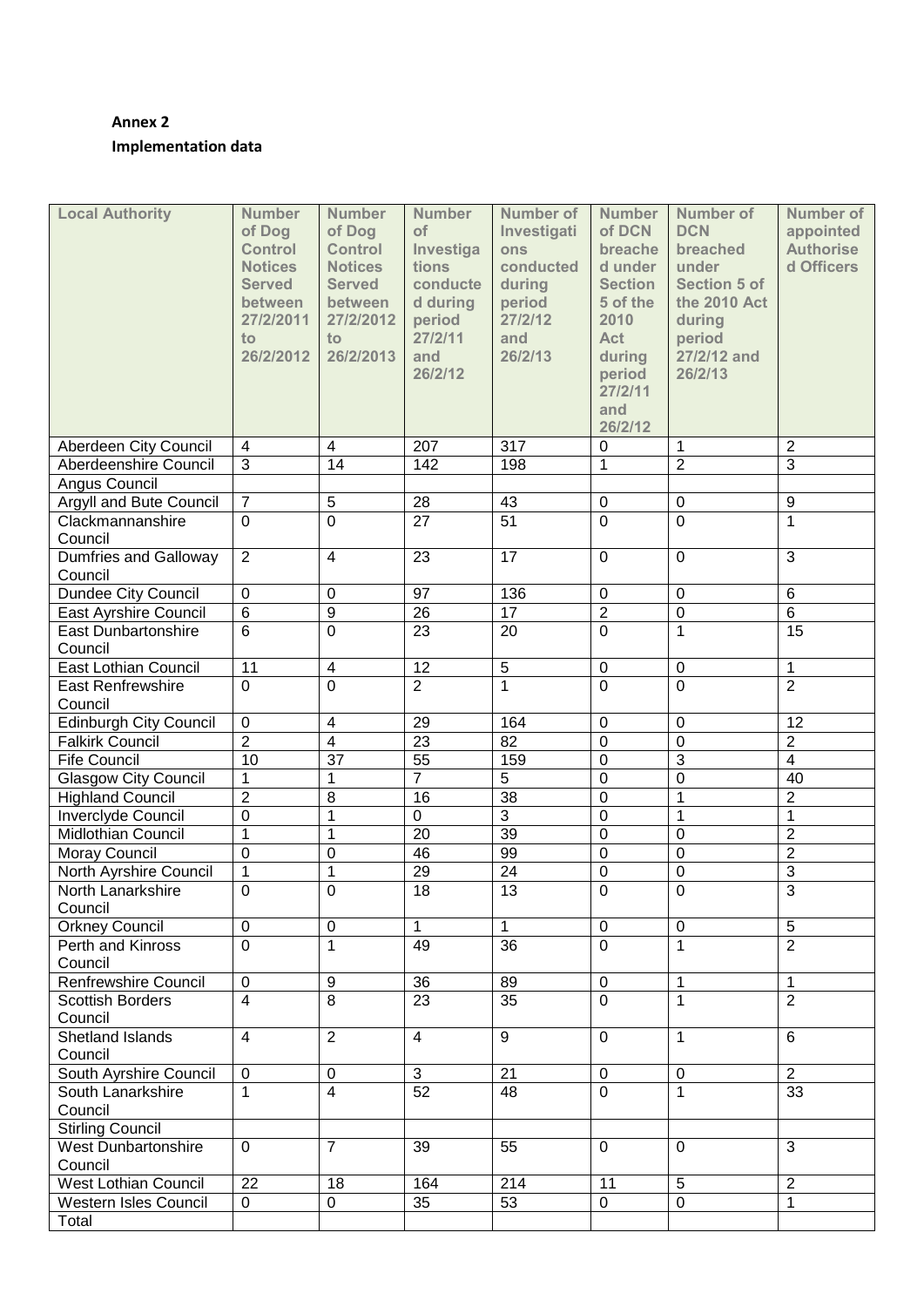**Annex 3 Dog training in public facilities**

THE SCOTTISH PARLIAMENT

# Dog Training Activities in Public Facilities in Scotland

A report for Clare Adamson MSP

> **Schiller E (Emily) [May 2013]**

[A study examining the availability of public facilities for dog training activities across Local Authorities in Scotland.]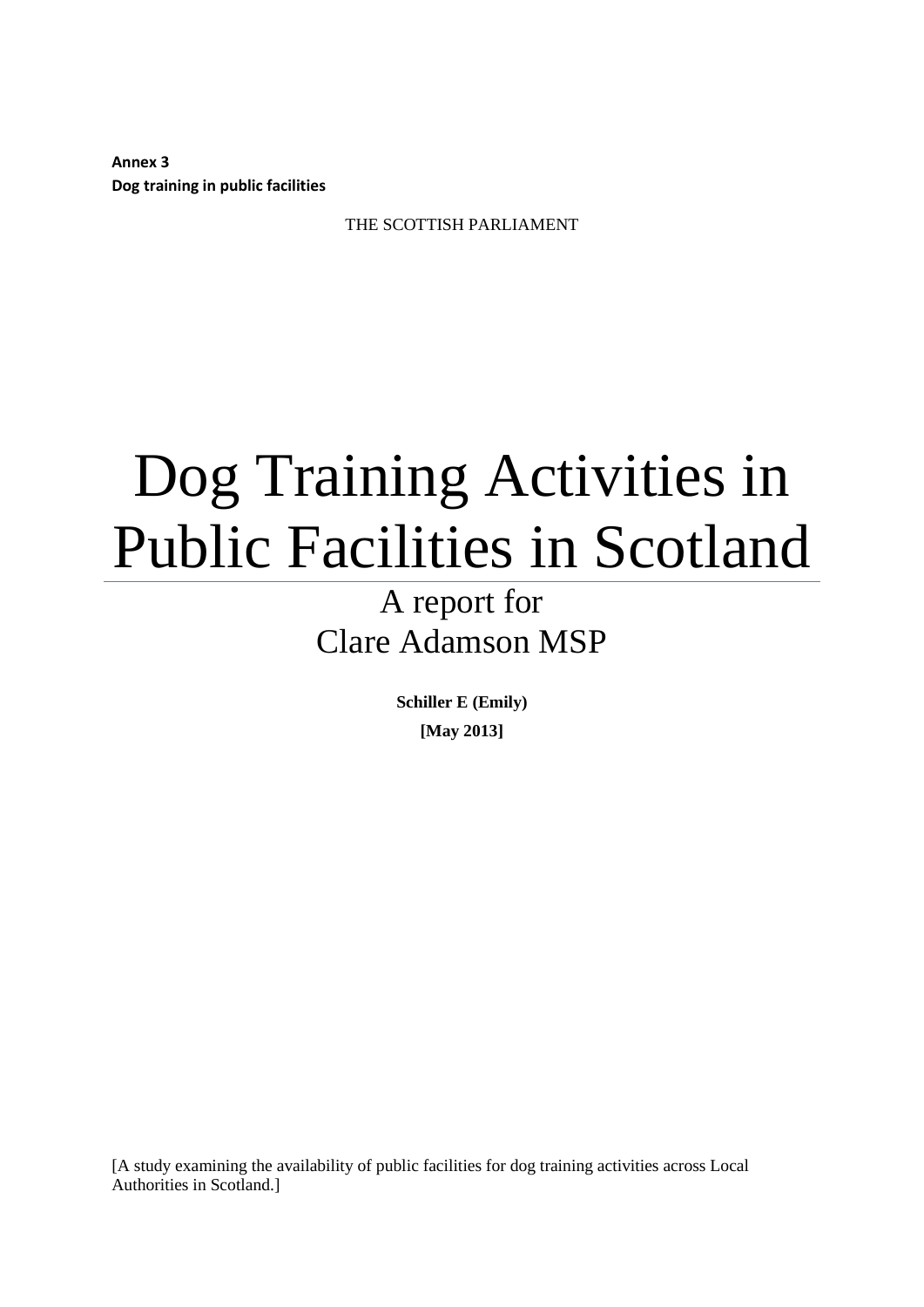## *Executive Summary*

The purpose of this report is to collate information received from Local Authorities on the availability of public facilities for dog training activities in Scotland in response to a developing discussion in North Lanarkshire. The North Lanarkshire Council is considering banning dog training groups from the use of public facilities. This has been protested by long established dog training organisations in the area, many of whom claim the ban could result in the elimination of many dog training groups. Our study found that North Lanarkshire's ban would be in the minority of Local Authorities, as a majority of Councils indicated that they do allow the use of public facilities for dog training activities. For those Councils that indicated that they do not facilitate these kinds of groups, most identified independent private sector organisations with long established activities in private facilities. In examining previous scientific studies of dog behaviour modification, it has been proven that the most effective measure to increase control of dogs is participation in dog training activities. The absence of availability to formal instruction may increase the number of misbehaved dogs in a given area.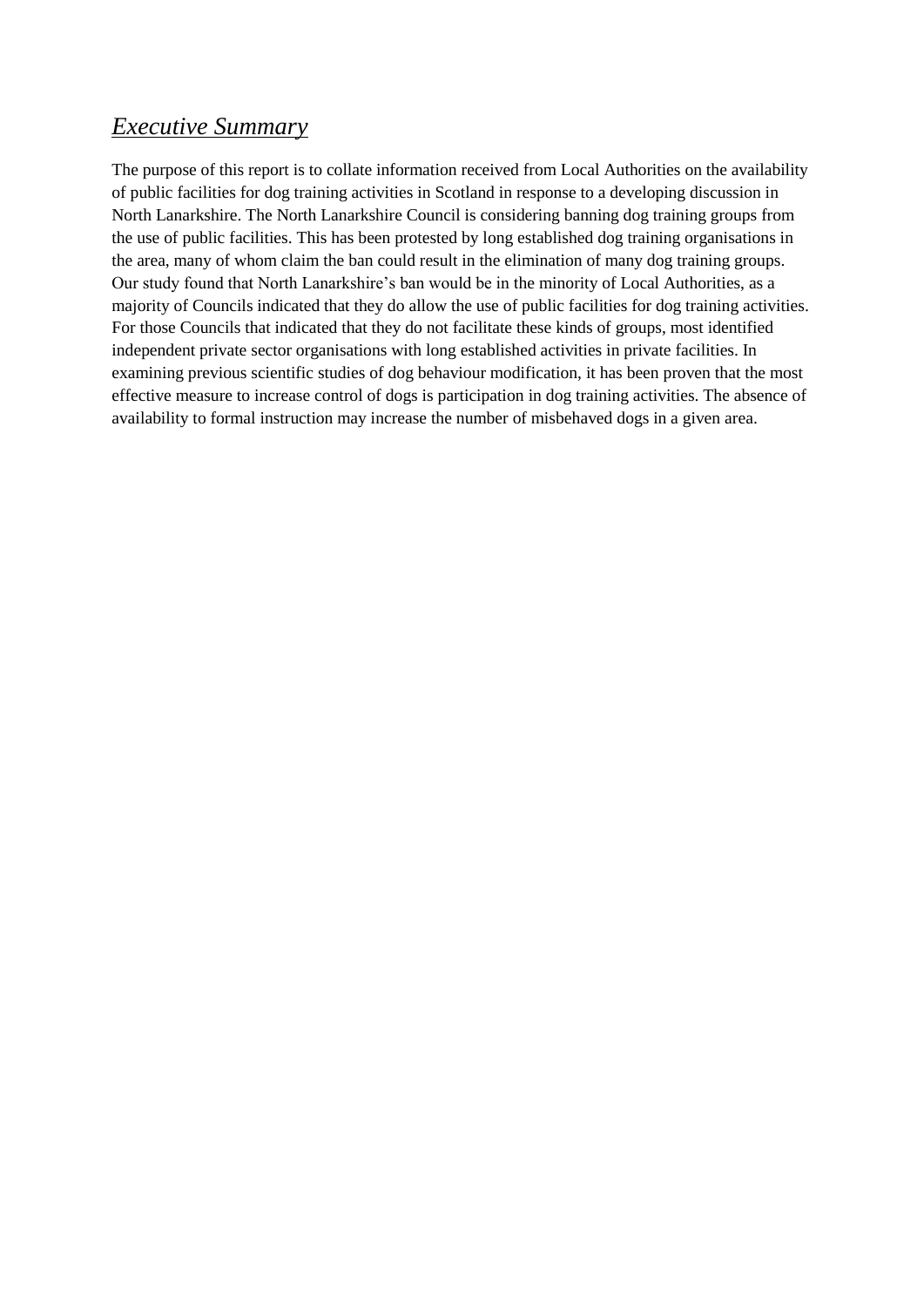## *The North Lanarkshire Situation*

### *Committee Decision and Rationale:*

On Thursday 14<sup>th</sup> March, 2013 the North Lanarkshire Council's (NLC) Learning and Leisure Services Committee voted to end the use of school and community facilities by dog training classes. Cllr Logue assured dog groups that the Council will continue to honour existing lets and will support the transition to alternative accommodations.

The Committee did not consult with dog training groups prior to this decision (*Motherwell Times*, 20<sup>th</sup>) March 2013).

Councillor Jim Logue, committee convenor, cited health and safety reasons in explaining the ban. He claimed halls were left in poor condition following lets to dog groups, evidencing residue of hair, dander and secreted saliva and urine which may cause allergic reactions for other public facility users. Furthermore, children cannot be in a hall within a short period of time after dog group usage, restricting the use of public centres (*Wishaw Press*, 20<sup>th</sup> March 2013).

Cllr Logue additionally explained in weeks following the decision and subsequent public outcry that dog lets require a cleaning regiment of up to one hour immediately following usage and an additional clean-up process the next day for up to two hours. Furthermore, Cllr Logue claimed other facilities uses have indicated that they do not wish to let a hall in which dog related activities take place  $(Wishaw Press, 27<sup>th</sup> March 2013).$ 

The NLC website cites two campaigns supported by the Dog Warden regarding local canine policy and legal practices. The 'Enough's Enough' campaign encourages citizens to report illegal dog fouling. The 'Good Dog' campaign provides information regarding general good dog ownership practice. The latter campaign's NLC Council website states a key tenant of responsible dog ownership includes acting to, "Train your dog in elementary obedience."

#### *Public Reaction and Council Reconsideration:*

The committee decision was met by public outcry from dog groups in the local community, including letters written to the Wishaw Press and the Motherwell Times, organising of a public petition and protest demonstrations. Most complaints cite the lack of consultation prior to the decision as a primary grievance. Dog groups claim they generally leave the halls in good condition, and that they have experienced no past complaints from either the Council or other hall users (*Wishaw Press*,  $27<sup>th</sup>$ March 2013)..

Dog groups are concerned this decision will force price increases, leading to a decrease in overall participation. The continuation of these classes may become less financially feasible, leading to a potential elimination of dog classes altogether. Classes generally employ volunteers and charge fees ranging around  $£2-\&5$  for participants, rarely accumulating annual profits. Some organisations claim to donate any profits to dog-related charities (*Wishaw Press*,  $27<sup>th</sup>$  March 2013).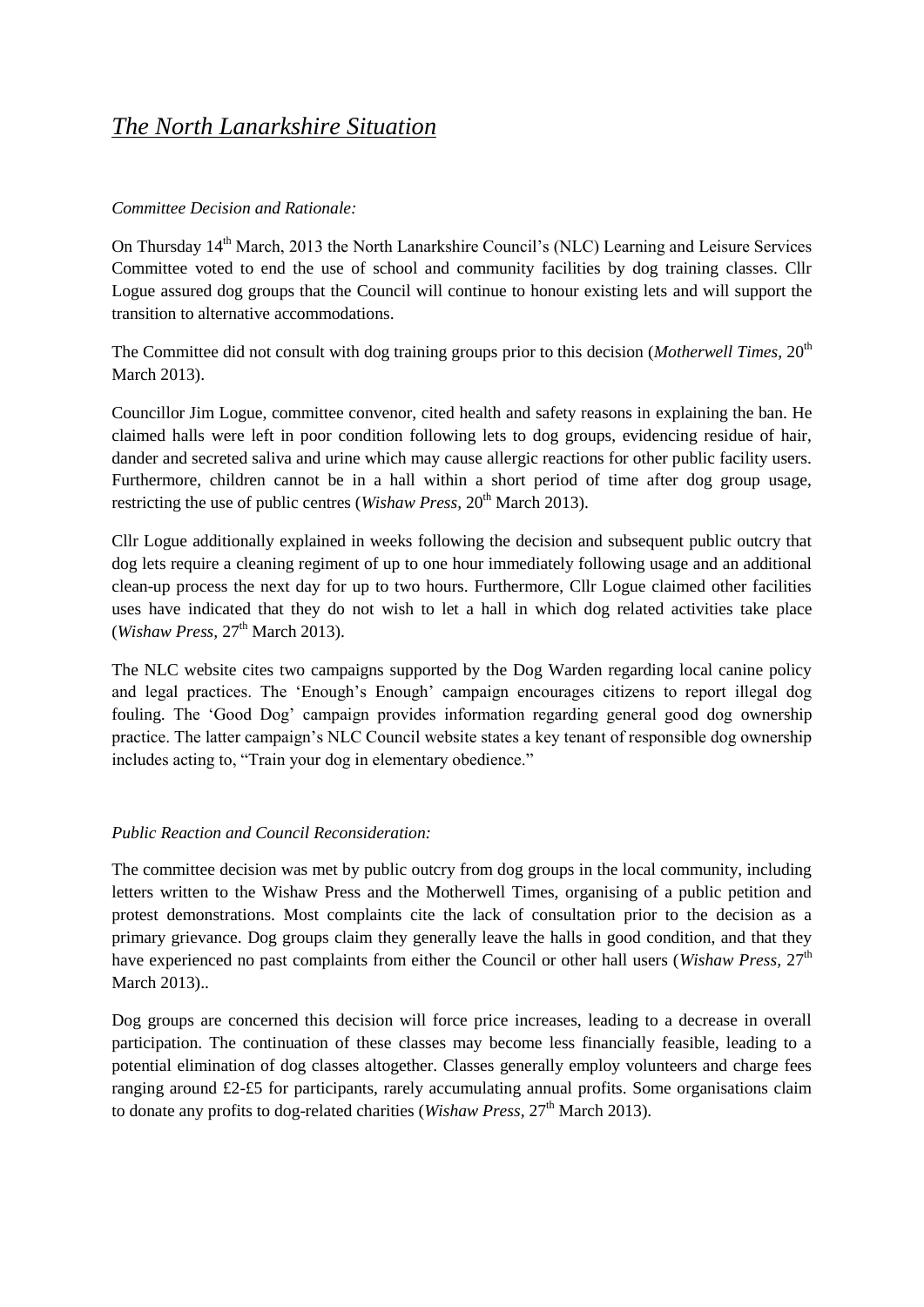John Pentland MSP, representing Motherwell and Wishaw, wrote to North Lanarkshire Council's chief executive, requesting a Council response to the public condemnation (*Wishaw Press*, 27<sup>th</sup> March 2013).

On 28<sup>th</sup> March, disgruntled dog owners staged a demonstration outside the Motherwell Civic Centre. The same day, the full council voted to suspend the ban on dog training classes within local authority premises and to instead enter into consultations with dog clubs to reach a satisfying solution for all. Furthermore, the council rejected the Learning and Leisure Committee's rationale for the ban relating to health and safety factors. Cllr David Baird cited financial reasons as the sole motivation for continuing examination of the ban. This claim was contested within the Council and outwith (*Wishaw Press*,  $4^{\text{th}}$  April 2013).

#### *Consultation Meetings and Failure to Reach Resolution:*

A consultation meeting was held  $16<sup>th</sup>$  April in Coatbridge and attended by representatives for a numerous local dog clubs and elected officials. The meeting lasted almost two hours and no resolution was reached. Talks were scheduled to continue in May, but have not yielded satisfactory resolution for dog group advocates (*Wishaw Press*, 24<sup>th</sup> April 2013).

The debate continues to be articulated through letters to the Motherwell Times and the Wishaw Press, wherein dog group advocates argue the majority of dog training classes are run by dedicated volunteers and attended by responsible dog owners. The elimination of the availability of public facilities for this purpose would result in the elimination of many of these programs, facilitating a decrease in responsible dog ownership in the North Lanarkshire Council area. Council members in favour of the ban protest that rising costs of keeping these lets are unsatisfactory to the NLC budget and that these groups can easily transition to alternative accommodation.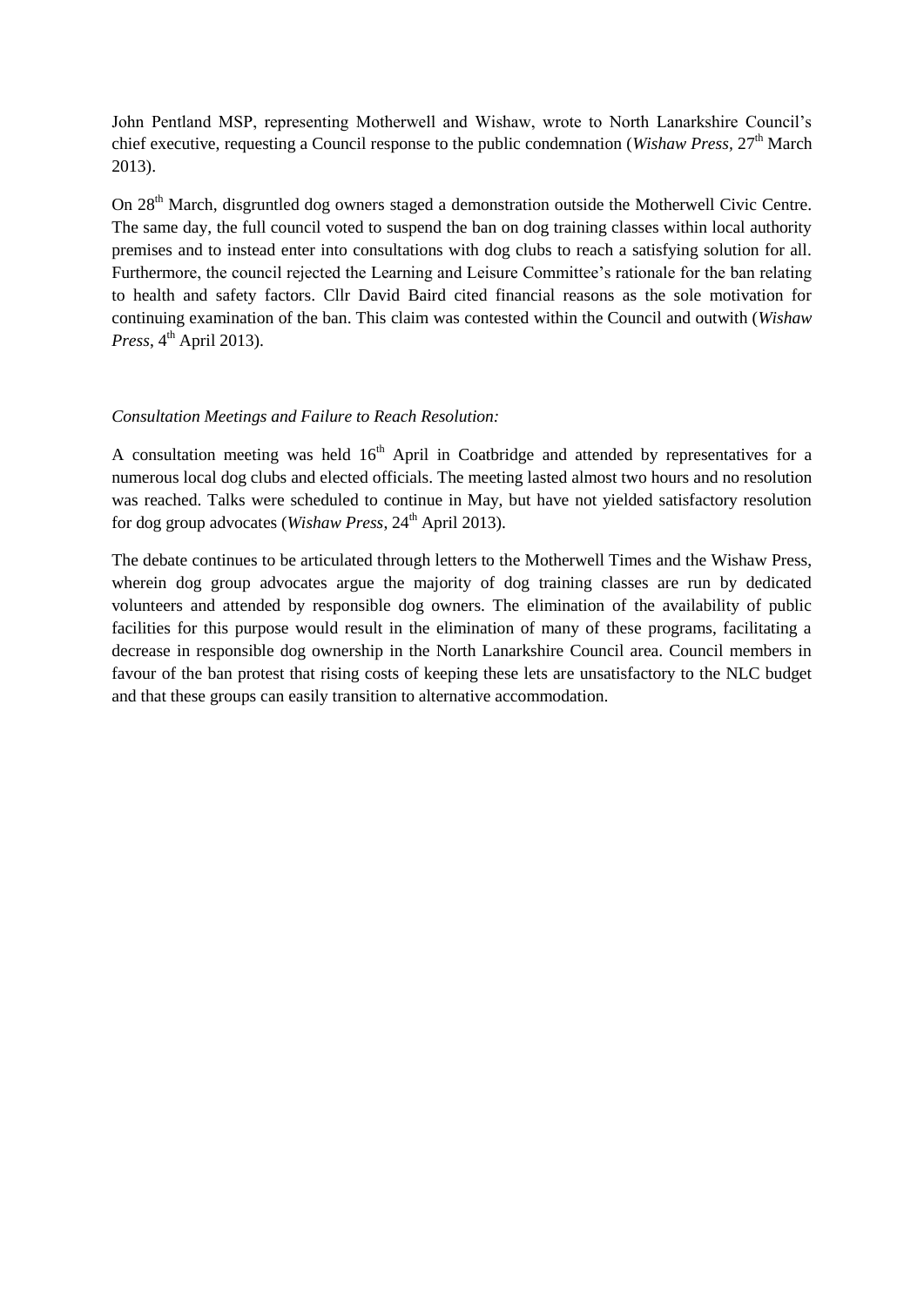# *Council Involvement with Dog Training across Local Authorities*

## *Purpose and Method:*

To consider the North Lanarkshire Situation, we sought to collate information on Council involvement with dog training classes across local authorities in Scotland. The purpose of this exercise was to ascertain whether the decision within the NLC was unusual, especially given the provisions mandated by the Control of Dogs (Scotland) Act 2010. The Act requires Local Authorities to employ an 'authorised offer' to 'instruct and advise others in matters relating to the control of dogs'. Furthermore, the Act makes provisions for the serving of a 'dog control notice' for situations wherein a dog acts out of control.

Section 2(6)(e) states that a dog control notice may require the proper person 'attend and complete a course of training in the control of dogs'. Given that participation in a formal dog training course may potentially be required by the NLC Dog Warden in concurrence with the Control of Dogs (Scotland) Act 2010, it could be argued that Councils are further responsible for ensuring the existence and maintenance of formal dog training classes in their respective localities. We sought to examine how Councils interpreted their role in relation to this provision through statistical analysis.

To examine the distribution of Council involvement in dog training classes and the availability of public centres for private dog group usage, we wrote to the 32 Local Authority's Chief Executives inquiring after Council policy regarding dog group lets in public facilities. From this practice, we received a 78% information return rate, including a response from NLC.

We then collated the information and augmented the missing information wherever possible with independent research. From this practice, we found conclusive information for 30 Council areas including North Lanarkshire, a 93.8% coverage of the whole of Scotland.

## *Findings:*

Of the 29 Local Authorities--not including North Lanarkshire--for which we found conclusive information, a 69% rate (20 councils) allow the use of public facilities for dog training activities. A rate of 13.8% of Councils directly host dog training classes. All 4 Councils that host dog training classes also allow the letting of public facilities to private sector dog groups.

In the 9 Councils that do not allow dog training activities in public facilities, 8 indicated the existence of an established private sector market with private facilities available in the Local Authority. Only the Western Isles Council indicated that there is no private sector market for this purpose. However, the Western Isles Council website includes a list of Council property lets to private groups published in February 2013. This list names the 'Western Isles Dog Training Club'. No further information on the existence of this club or its interactions with the Council could be found.

In the 8 Councils that do not allow dog training activities in public facilities and that identified the existence of a private sector market, Angus Council and the Scottish Borders Council indicated that the Dog Warden provides advice and support to private dog groups in the area. Although the Council does not directly fund, host, or make public facilities available to these groups, they do interact with them, and Council officials will attend sessions at private facilities. It is possible the remaining 6 Councils that do not allow dog training activities in public facilities and that identified the existence of a private sector market also interact with private sector organisations, but this information was not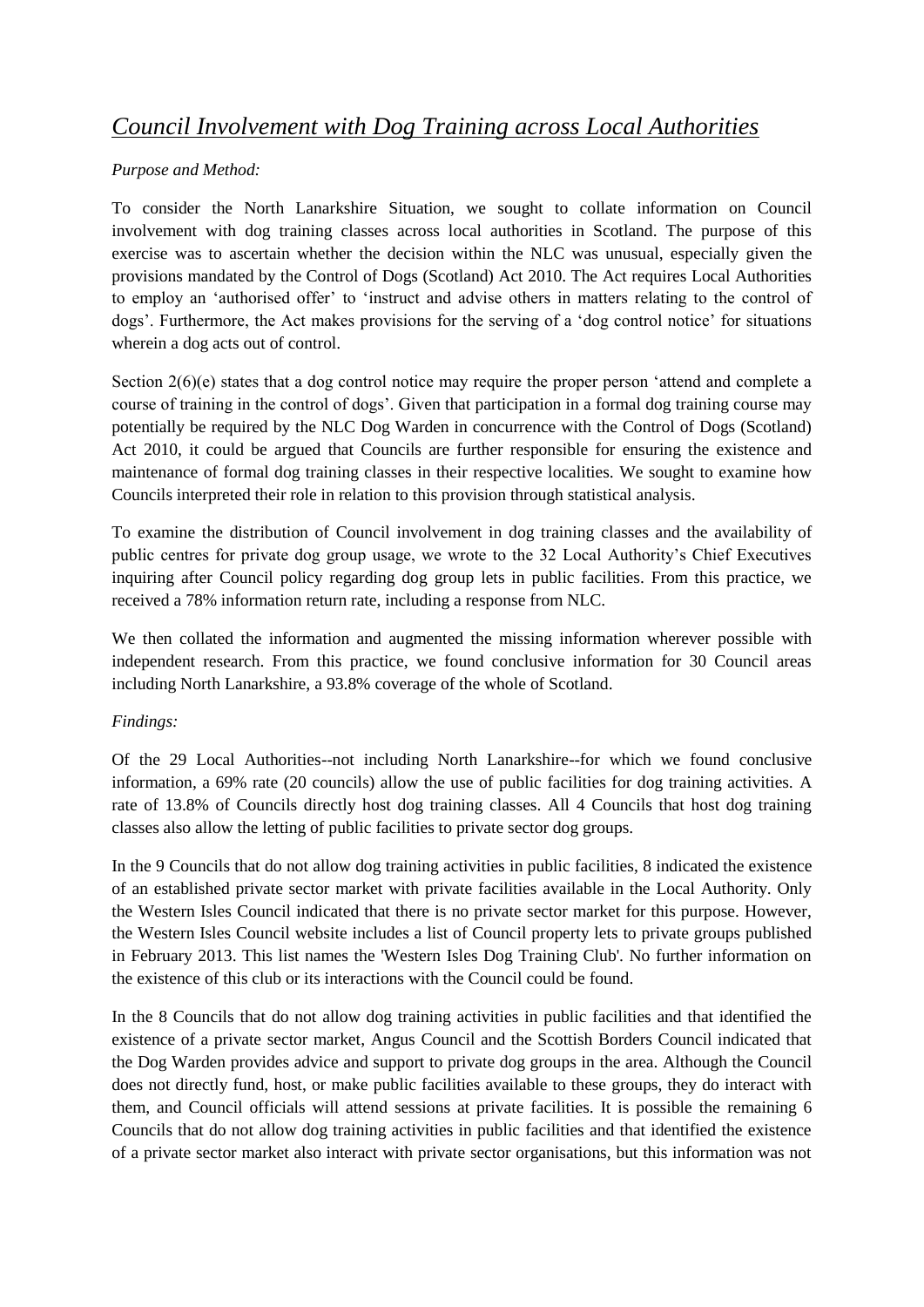available. Every Council, however, employs at least one authorised officer in accordance with the purposes of the Control of Dogs (Scotland) Act section 1(6).

#### *Conclusions:*

These statistics provide insight into how Councils interpreted and implemented the provisions set out in the Control of Dogs (Scotland) Act 2010. Every council has acted in accordance with section 1(6) of the Control of Dogs (Scotland) Act, which requires each Local Authority to employ an authorised officer for the purpose of enforcing the Act. The level to which this officer interacts with dog training activities, however, varies.

According to our findings, an 86.2% majority of Councils do not interpret the Council's remit, in relation to local control of dogs, to be the provision of government-hosted dog training classes. 69%, however, do allow the use of public facilities for private sector groups. Of the 31% of Councils that do not allow dog training activities in public facilities, at least 2 provide some level of support for private organisations. Furthermore, in many of these cases the private organisations have existed for a number of years independent of the government of government facilities.

It can therefore be concluded that the North Lanarkshire Council decision to ban the use of public facilities for dog training activities is in the minority across all Local Authorities in Scotland. Although our study only accounts for 29 of the 31 other Local Authority areas, incorporating the 2 missing Councils as well as North Lanarkshire into calculations—each scored as 'not allowing the use of public facilities for dog activities'--still yields a minority percentage of 37.5%.

Furthermore, the decision to alter the existing relationship between dog training groups and the Council is highly irregular. For those Councils wherein public facilities are not available for dog training activities, there is usually evidence of an established, long-standing private sector market with private facilities. For these areas, the lack of lets to dog training groups is not necessarily a ban. Often, it is instead the result of a lack of necessity by the private sector and dog owners in the area.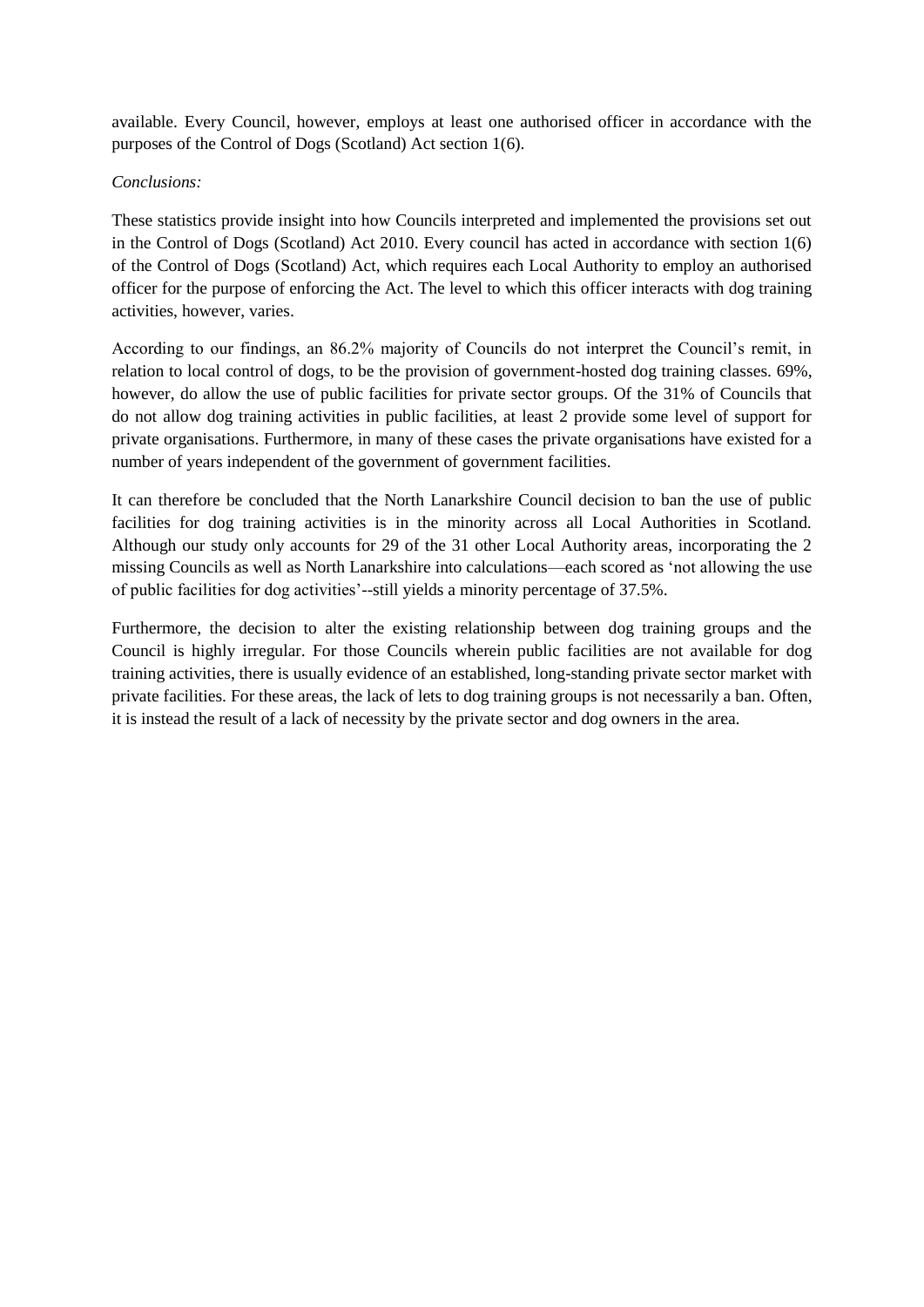|                              | <b>Facilities available for private</b><br>sector use | <b>Council run classes</b><br>available |
|------------------------------|-------------------------------------------------------|-----------------------------------------|
|                              | 20                                                    | 4                                       |
|                              | 69%                                                   | 13.80%                                  |
| Council                      |                                                       |                                         |
| <b>Aberdeen City</b>         | Χ                                                     |                                         |
| Aberdeenshire                | $\overline{X}$                                        | X                                       |
| <b>Angus</b>                 |                                                       |                                         |
| <b>Argyll and Bute</b>       | $\pmb{\mathsf{X}}$                                    |                                         |
| <b>City of Edinburgh</b>     | X                                                     |                                         |
| <b>Clackmannanshire</b>      | $\mathsf{X}$                                          | $\sf X$                                 |
| Comhairle nan Eilean Siar*   |                                                       |                                         |
| <b>Dumfries and Galloway</b> | $\mathsf{X}$                                          |                                         |
| <b>Dundee City</b>           | X                                                     |                                         |
| <b>East Ayrshire</b>         | $\pmb{\mathsf{X}}$                                    |                                         |
| <b>East Dunbartonshire</b>   | X                                                     |                                         |
| <b>East Lothian</b>          | $\mathsf{X}$                                          |                                         |
| <b>East Renfrewshire</b>     | X                                                     |                                         |
| <b>Falkirk</b>               | $\mathsf{X}$                                          |                                         |
| <b>Fife</b>                  |                                                       |                                         |
| <b>Glasgow City</b>          | $\mathsf{X}$                                          |                                         |
| <b>Highland</b>              |                                                       |                                         |
| <b>Midlothian</b>            | $\overline{X}$                                        |                                         |
| <b>Moray</b>                 | Χ                                                     |                                         |
| <b>North Ayrshire</b>        |                                                       |                                         |
| <b>Perth and Kinross</b>     |                                                       |                                         |
| <b>Renfrewshire</b>          |                                                       |                                         |
| <b>Scottish Borders</b>      |                                                       |                                         |
| <b>Shetland Islands</b>      |                                                       |                                         |
| <b>South Ayrshire</b>        | X                                                     |                                         |
| <b>South Lanarkshire</b>     | $\mathsf{X}$                                          | $\pmb{\mathsf{X}}$                      |
| <b>Stirling</b>              | X                                                     | Χ                                       |
| <b>West Dunbartonshire</b>   | $\pmb{\mathsf{X}}$                                    |                                         |
| <b>West Lothian</b>          | X                                                     |                                         |

# *Chart of Local Authority Allowances*

\*Correspondence with the Western Isles Council indicated they do not allow dog training activities groups to use public facilities, but a list of Council property lets to private groups published in February 2013 on the Council website names the 'Western Isles Dog Training Club'. No further information on the existence of this club or its interactions with the Council could be found. <http://194.83.245.248/commed/letting/authorisedclubs/index.asp>

# *Benefits of Participating in Formal Dog Training Classes*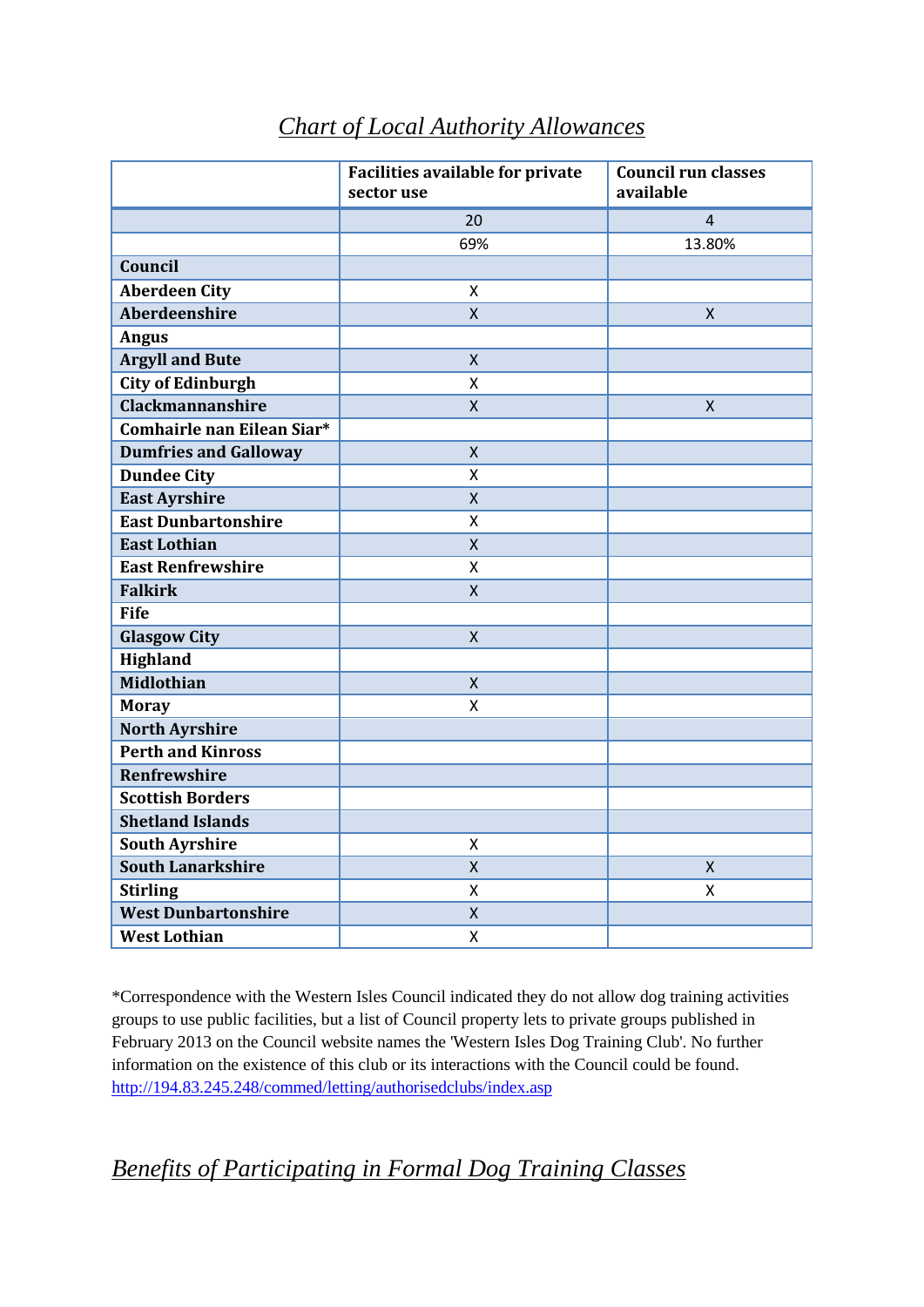### *Dog Training Classes are Proven to Increase Obedience:*

To conclude this study of the availability of public facilities for dog training activities, we include a note on the benefits of participation in formal dog training classes. Scotland has a high number of dogs. According to the Pet Food Manufacturers Association, 24% of households in Scotland have at least one dog (PFMA, 2010-2012). This is higher than the average of the entirety of the UK, wherein 22% of houses have at least one dog. The National Records of Scotland estimated that in 2010 there were 2.36 million households in Scotland (NRS, 2011). This means there is approximately 566,400 dogs in Scotland. It is crucial to the health and safety of society to ensure that the high number of dogs in Scotland receive adequate training.

Numerous scientific studies have proven that participation in formal dog training classes improve control of dogs and dog behaviours (Kobelt et al, 2003; Clark and Boyer, 1993; Jagoe and Serpell, 1996; Bennett and Rohlf, 2006).

Bennett and Rohlf (2006) found the strongest correlation in their research of the relationship between dog and owner behaviours to be a negative correlation between 'training engagement' and scores on the 'disobedient' subscale; the more attention given to formal training exercises yielded the best behaviours. Furthermore, 'training engagement' was moderately negative. Clark and Boyer (1993) also proved that dogs who participated in dog training classes, regardless of breed, age or any other factor, behaved better. This is consistent with subsequent studies.

#### *On Microchipping as a Solution:*

England is introducing measure to be enacted in 2016 which would require the microchipping of all dogs. This is intended to provide an additional resource for RSPCA to return strays to their proper owners and to foster a greater sense of responsibility among owners for their pets, leading to more responsible care.

Politicians in Scotland have considered enacting similar legislation. The Scottish Government, however, insists there is no evidence microchipping will increase safety or positively modify behaviour of dogs in Scotland. David Bowles, the RSPCA's head of public affairs, has also indicated that the move will not significantly affect dog behaviour. The SSPCA, Dogs Trust and various other dog-related charities, however, have welcomed the move as a positive advancement if not a solution to all dog-related problems. Many Local Authorities and private sector dog training groups in Scotland offer microchipping services.

While microchipping will help the control of dogs, it will not serve to significantly decrease misbehaviour. Participation in formal dog training classes remains the most effective strategy to decrease disobedience. The lack of access to participation in these classes, either because of price or unavailability of services, may result in a higher number of less obedient dogs in a given area.

## *References*

Bennett, P., and V. Rohlf. "Owner-companion Dog Interactions: Relationships between Demographic Variables, Potentially Problematic Behaviours, Training Engagement and Shared Activities." *Applied Animal Behaviour Science* 102.1-2 (2007): 65-84. Print.

Clark, G.I., Boyer, W.N., 1993. The effects of dog obedience training and behavioural counselling upon the human-canine relationship. Appl. Anim. Behavior. Sci. 37, 147-159.

"Dogs in England Must Be Microchipped from 2016." *BBC News UK* 6 Feb. 2013: n. pag. Print.